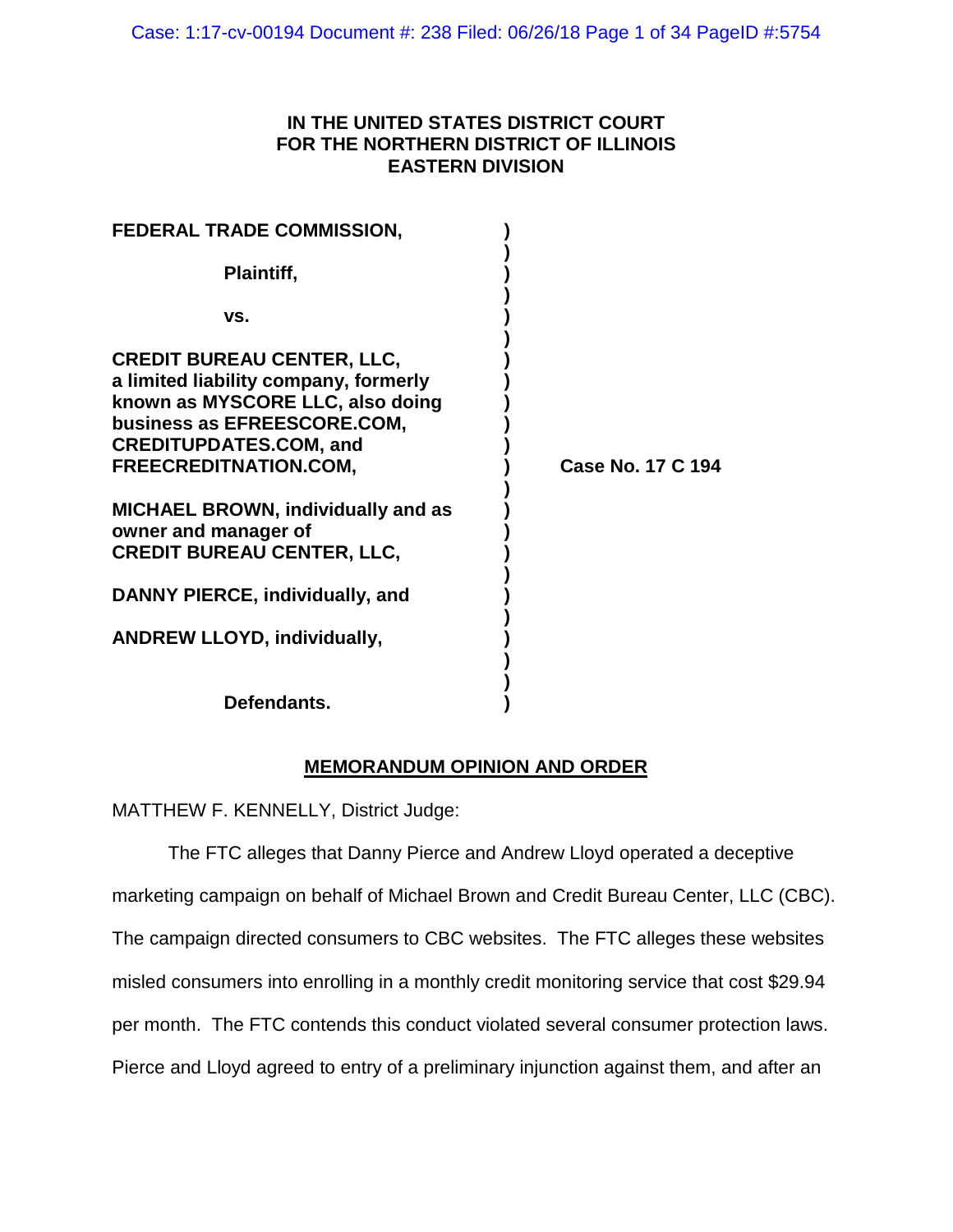evidentiary hearing, the Court issued a preliminary injunction against CBC and Brown on February 21, 2017. *See FTC v. Credit Bureau Center, LLC*, 253 F. Supp. 3d 1054 (N.D. Ill. 2017). The parties have now cross-moved for summary judgment.

### **Background**

The Court briefly reviews the background to this case, relying on the parties' filings and LR 56.1 statements. In these statements, the defendants have failed to provide "a concise response" to the FTC's statements of fact using "specific references to the affidavits, parts of the record, and other supporting materials relied upon[.]" LR 56.1(b)(3)(B). *See also Malec v. Sanford*, 191 F.R.D. 581, 585 (N.D. Ill. 2000) ("The purpose of the 56.1 statement is to identify for the Court the evidence supporting a party's factual assertions in an organized manner: it is not intended as a forum for factual or legal argument.").

The FTC offers facts describing negative feedback to CBC in the form of phone calls, e-mails, and credit card chargebacks. The FTC also offers facts that Brown received e-mails from particular parties involved in CBC's business that notified him of the Craigslist advertising scheme. Though the defendants' burden is to rebut these facts through contrary evidence that show the existence of a genuine factual dispute, the defendants have failed to do so. Instead they rely on an unsupported theory that it is the *customers* who were defrauding *CBC* by lying about the websites' deceptive character and other irrelevant or unfounded responses. This does not meet the requirements of Local Rule 56.1. Thus the Court deems as admitted Defs.' Resp. to Pl.'s Stmt. of Facts ¶¶ 57-61, 72-73, 80-82, 89, and 100.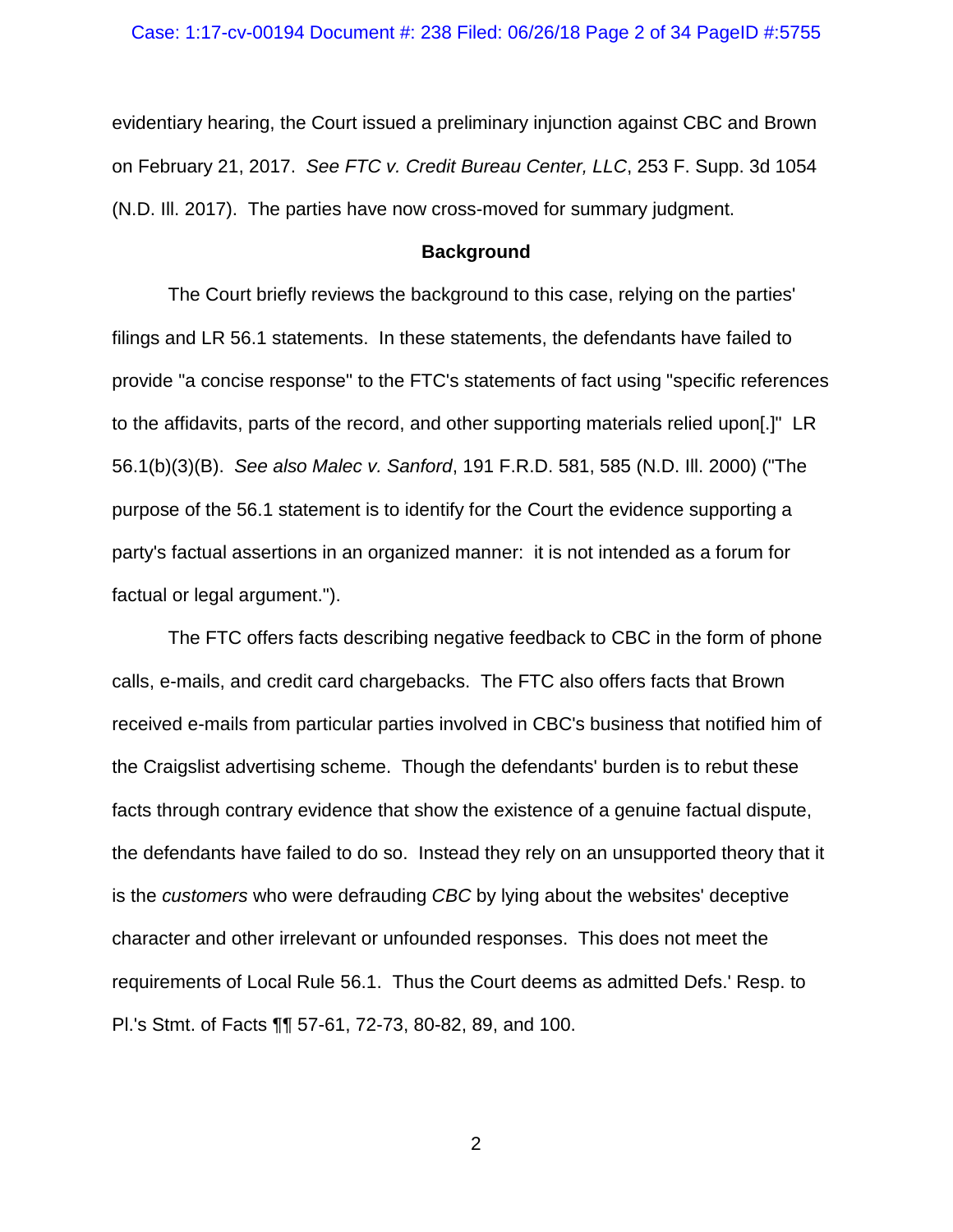## **I. CBC and Brown**

Michael Brown is the owner, director, and sole employee of CBC. Independent contractors fulfilled many of CBC's marketing, sales, and customer service functions. CBC owned and operated several websites, including CreditUpdates.com, FreeCreditNation.com, and eFreeScore.com. For a monthly subscription fee, customers can access credit scores, credit reports, and a credit monitoring service. CBC does this through two lines of business: a "white label/co-branding" line, in which other businesses can offer CBC's services under their own name, and an affiliate marketing line, in which marketers direct customers to CBC sites. Affiliates who marketed CBC's services were compensated based on the volume of customers they referred. The practices of two affiliates are at issue in this suit: Danny Pierce and Andrew Lloyd.

## **II. Craigslist marketing**

Pierce became an affiliate for CBC in January 2014. As an affiliate marketer, Pierce received an identification number by which Brown could track the volume of his referrals and determine compensation. Several months after Pierce began working as an affiliate for CBC, he asked Brown to create specific websites to which he could direct the customers he referred. CBC created these websites on December 1, 2015. The websites, which are described in detail later in this decision, advertised that consumers could obtain a "free credit score and report." In smaller type, the websites disclosed that signing up for these services would enroll the customer in a monthly credit monitoring service for \$29.94 per month.

Pierce, working as an affiliate marketer for CBC, contracted out some marketing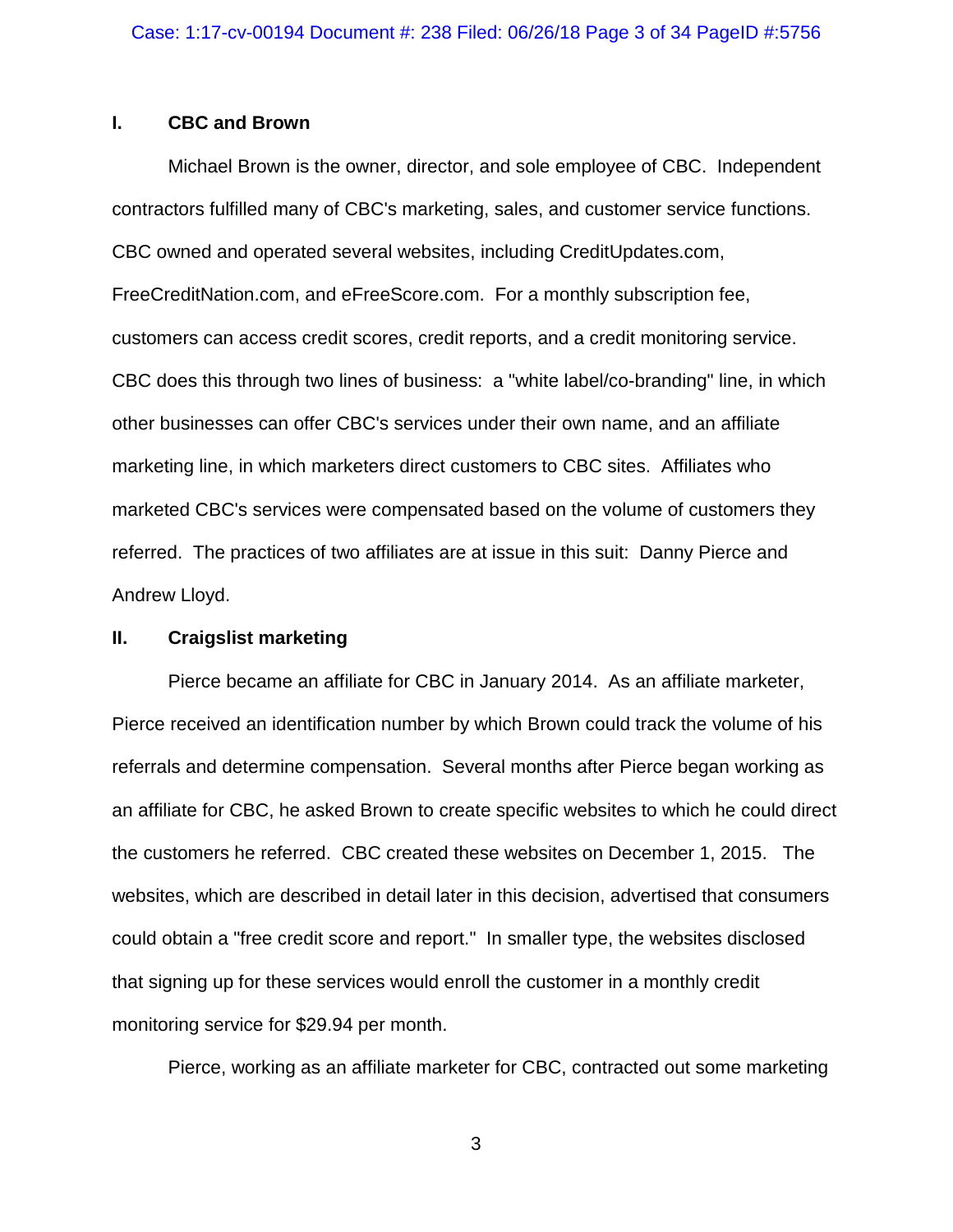### Case: 1:17-cv-00194 Document #: 238 Filed: 06/26/18 Page 4 of 34 PageID #:5757

functions to Andrew Lloyd. Lloyd began posting to Craigslist ads of attractive rental properties. Interested customers were invited to e-mail the "landlord" for additional information. The response e-mails were routed to Lloyd, who responded as though he were the landlord (which he wasn't). In the reply, Lloyd would ask the customer to obtain a credit report through the CBC websites and would promise to set up a tour of the rental property once the customer had a credit report in hand. If interested, the customer would then sign up for CBC's services and then follow up with the "landlord" but would never receive a reply. (One of these e-mails has been attached to this opinion as Appendix I; screenshots of one of the CBC websites has been attached as Appendix II.) As Pierce later testified, he knew that Lloyd was posting "phony ads," as Lloyd was "not renting these places out," was "not a realtor" and "doesn't own the place. . . . He has no connection to this property." D.E. 206, Defs.' Ex. C at 73 (Pierce Dep.).

The marketing effort proved extremely effective. Pierce was the most successful of CBC's affiliate marketers: his efforts resulted in 2,741,268 visitors to CBC's websites. (The next largest affiliate produced 369,869 visitors.) Pierce's traffic generated \$6.8 million in revenue for CBC.

But the effort, unsurprisingly, also generated significant customer complaints. Customers complained that they were never connected with a landlord after obtaining a credit report and that they did not realize that they had been enrolled in CBC's credit monitoring service. A contractor who provided customer services for CBC logged numerous calls from dissatisfied customers. CBC also received customer e-mails complaining about the Craigslist marketing. In response, CBC's customer service often denied that CBC was involved in the marketing effort or that CBC paid affiliate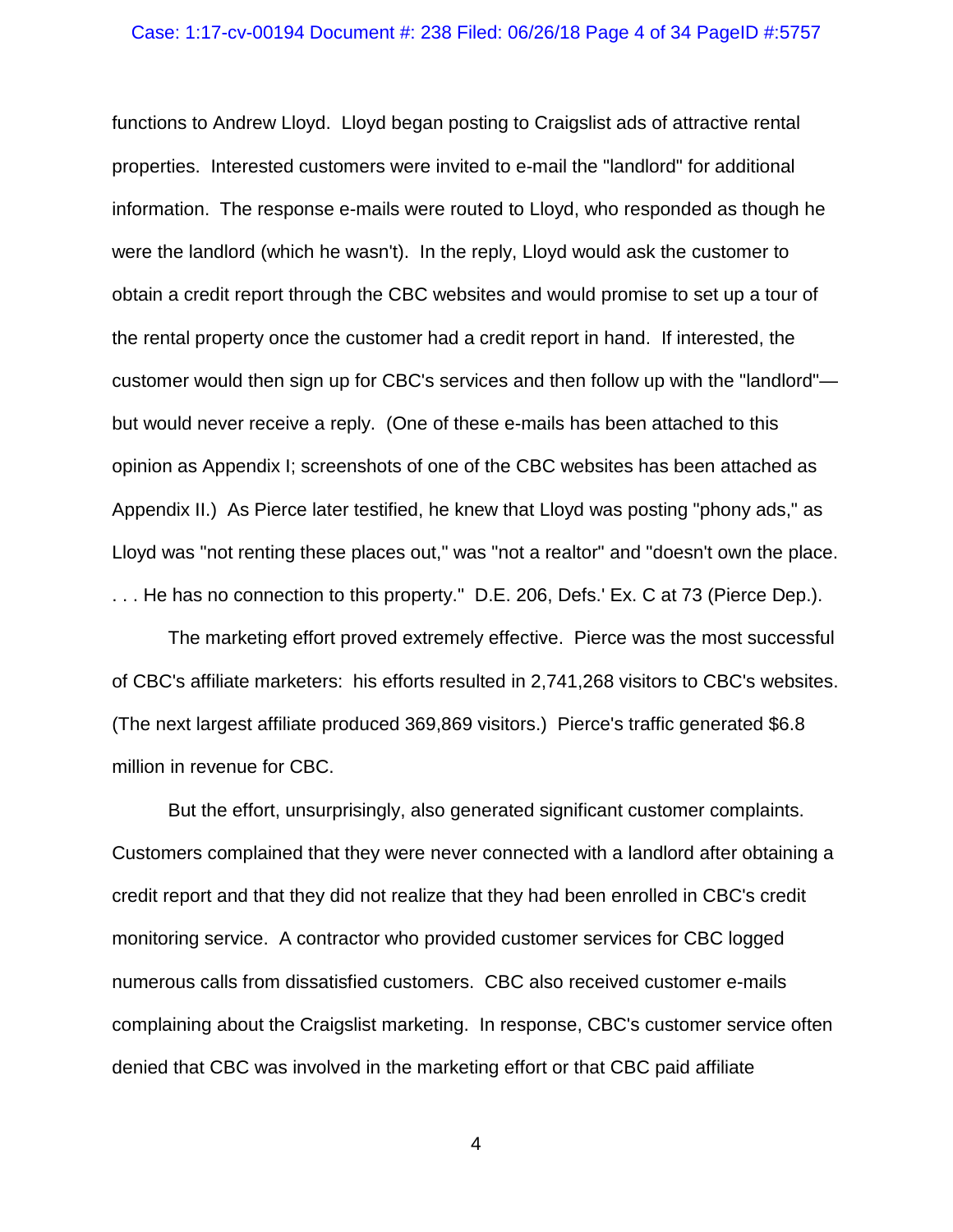### Case: 1:17-cv-00194 Document #: 238 Filed: 06/26/18 Page 5 of 34 PageID #:5758

marketers for referrals. Many customers also asked their credit card company to reverse the CBC charges. Brown also received direct e-mails from many individuals about the Craigslist marketing program. [1](#page-4-0)

### **III. Procedural posture**

Customers also directed their complaints to the FTC, which commenced an investigation into CBC. The FTC sued CBC, alleging that the Craigslist marketing program and the CBC websites violated several consumer protection laws. On January 11, 2017, Judge Sharon Johnson Coleman, acting as emergency judge, imposed a temporary restraining order on the defendants, restraining them from continuing the marketing program and freezing their assets. The FTC then moved for a preliminary injunction. As indicated earlier, Pierce and Lloyd agreed to the motion. CBC and Brown contested it, but the Court entered a preliminary injunction against them on February 21, 2017.

## **Discussion**

Both parties have moved for summary judgment. Summary judgment is appropriate if "the movant shows that there is no genuine dispute as to any material issue of fact." Fed. R. Civ. P. 56(a). There is a genuine issue of material fact if "the evidence is such that a reasonable jury could return a verdict for the nonmoving party." *Anderson v. Liberty Lobby, Inc.*, 477 U.S. 242, 248 (1986); *FTC v. World Media Brokers*, 415 F.3d 758, 763 (7th Cir. 2005).

<span id="page-4-0"></span><sup>&</sup>lt;sup>1</sup> Because the Court does not rely on any facts contained in customer complaints submitted to the Better Business Bureau (BBB), it need not resolve whether the BBB complaints or the affidavit submitted by Erin McCool, a BBB employee, are admissible.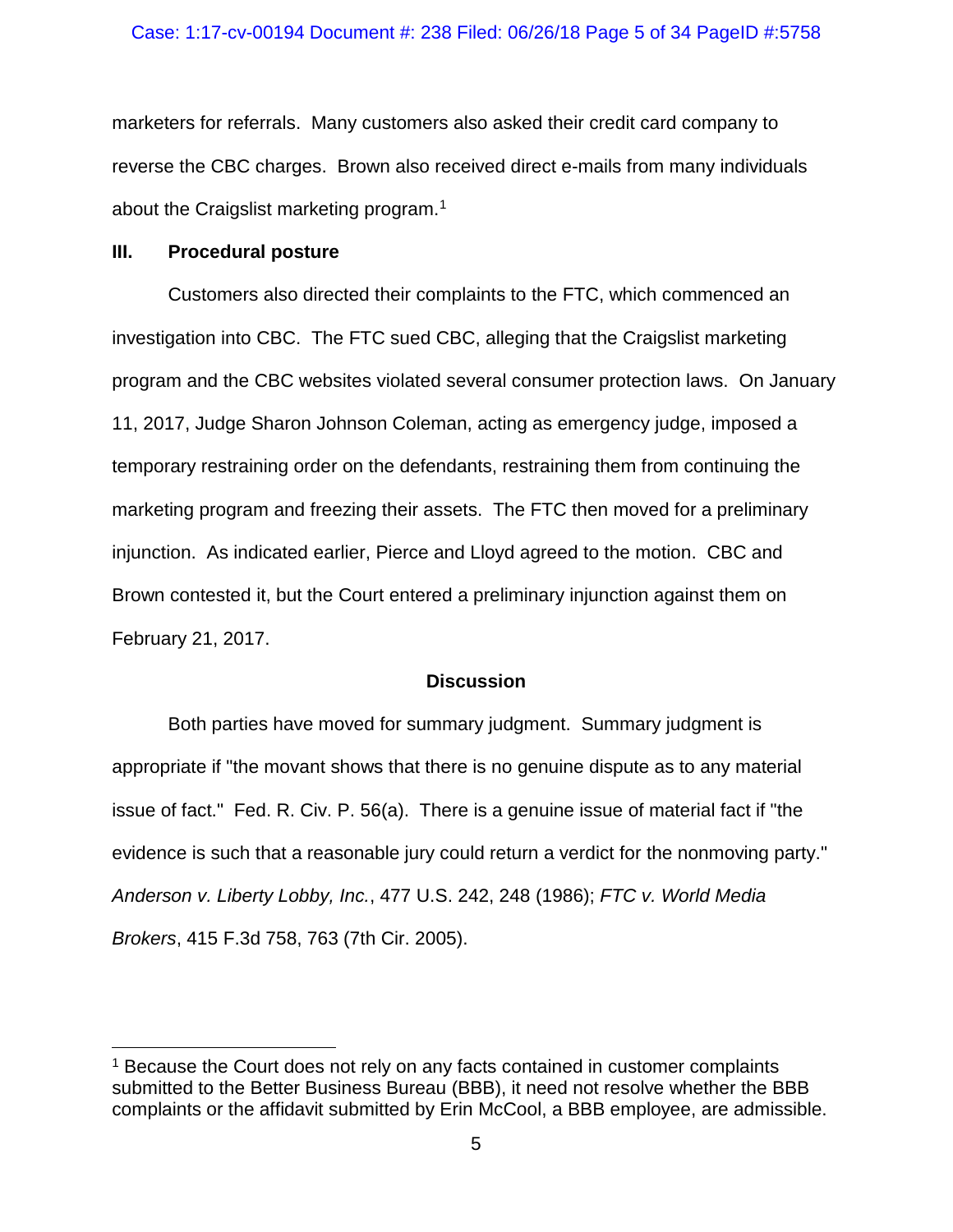## **I. Liability of CBC**

The FTC contends that CBC violated section 5 of the Federal Trade Commission Act (FTCA), 15 U.S.C. § 45(a)(1); the Restoring Online Shoppers' Confidence Act (ROSCA), 15 U.S.C. § 8403; and the Free Credit Reports Rule. 15 U.S.C. § 1681j(g)(1); 12 C.F.R. § 1022.138. The Court reviews each contention in turn.

## **A. FTCA**

The FTCA prohibits "unfair or deceptive acts or practices in or affecting commerce[.]" 15 U.S.C. § 45(a)(1). "The FTC may establish corporate liability under section 5 with evidence that a corporation made material representations likely to mislead a reasonable consumer. The FTC is not, however, required to prove intent to deceive." *FTC v. Bay Area Bus. Council, Inc.*, 423 F.3d 627, 635 (7th Cir. 2005) (citations omitted). A misrepresentation is material if it makes it more likely that the consumer will choose the product being advertised. *FTC v. Cyberspace.Com LLC*, 453 F.3d 1196, 1201 (9th Cir. 2006); *FTC v. Amy Travel Serv., Inc.*, 875 F.2d 564, 573 (7th Cir. 1989). The FTC contends that CBC violated the FTCA through (1) the Craigslist marketing scheme that Pierce and Lloyd carried out and (2) the credit report websites that CBC operated. (Because the websites are virtually identical, the Court refers to "website" in the singular for ease of reference.) The FTC has moved for summary judgment on its allegations under the FTCA.

## **1. Craigslist marketing**

First, the FTC contends the Craigslist advertising campaign violated the FTCA. No reasonable jury could find that the Craigslist scheme did not involve unfair or deceptive practices, as it was rife with material misrepresentations that were likely to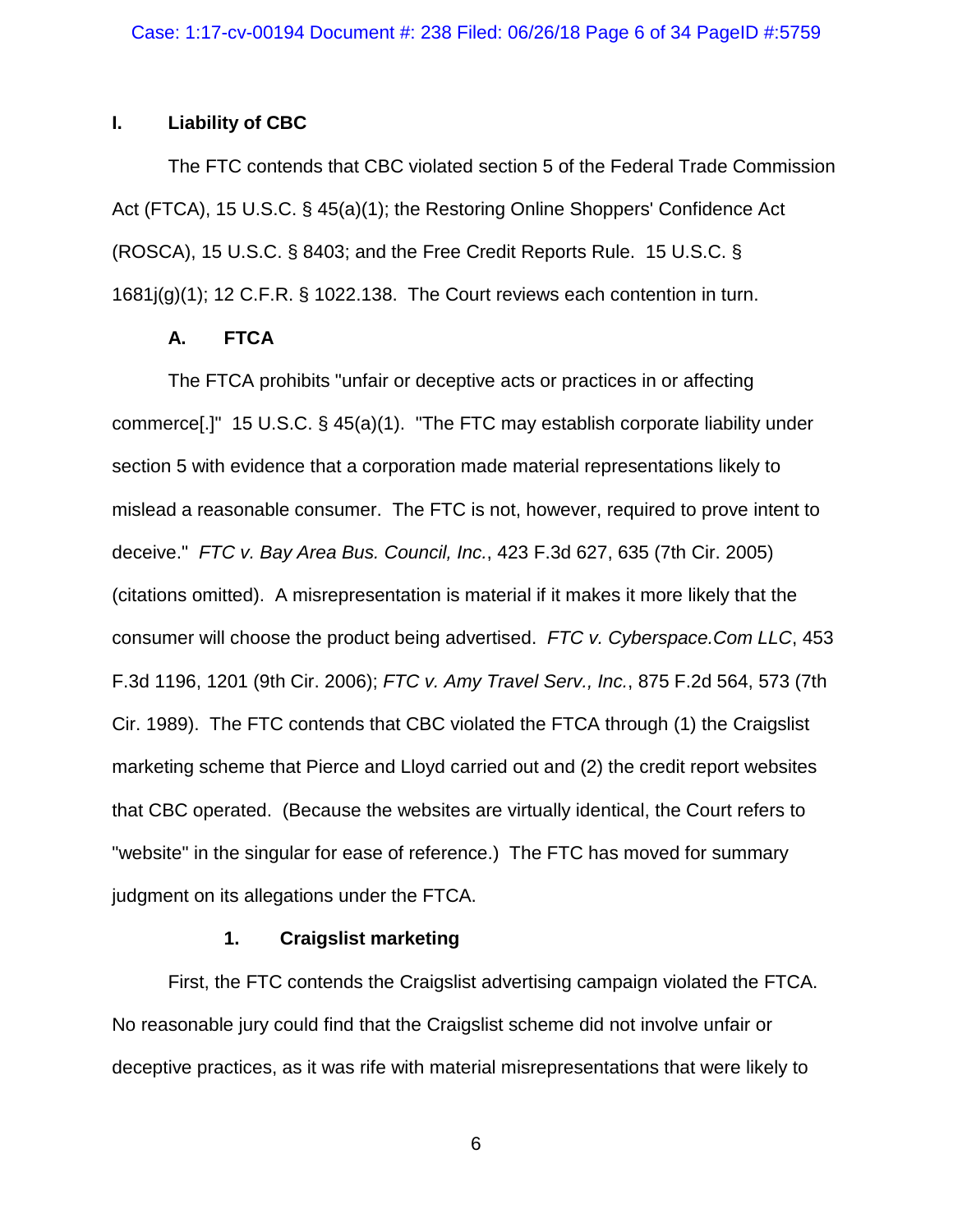### Case: 1:17-cv-00194 Document #: 238 Filed: 06/26/18 Page 7 of 34 PageID #:5760

deceive a reasonable consumer. *Bay Area Bus. Council, Inc.*, 423 F.3d at 635. Pierce and Lloyd's marketing effort consisted of two parts, both of which were materially misrepresentative. First, they posted to Craigslist advertisements of attractive rental properties with an e-mail address for interested renters to contact. But the properties either did not exist or the marketers did not have authority to rent them. Second, when an interested renter asked about a property, Lloyd responded with a form e-mail that promised a tour of the property once the renter obtained a credit report. But customers found that, credit report in hand, there was no landlord that would provide a tour. There is, therefore, no genuine dispute that the Craigslist scheme was misrepresentative. Moreover, the misrepresentations were material, as the properties themselves and the requirement that a prospective renter first obtain a credit report before touring the property made it more likely that a reasonable consumer would choose to request a credit report from CBC. *Cyberspace.Com LLC*, 453 F.3d at 1201.

The FTC has established that CBC is liable for the Craigslist campaign carried out on its behalf; no reasonable jury could find otherwise. "Principals are liable for the misrepresentations of their agents under the FTC Act." *FTC v. Lifewatch Inc.*, 176 F. Supp. 3d 757, 779 (N.D. Ill. 2016) (*citing FTC v. World Travel Vacation Brokers, Inc.*, 861 F.2d 1020, 1029 (7th Cir. 1988)). "To bind the principal, the agent must have either actual authority, apparent authority, or the principal must ratify [the agent's] actions." *Anetsberger v. Me. Life Ins. Co.*, 14 F.3d 1226, 1234 (7th Cir. 1994).

Although the defendants initially contested whether Pierce and Lloyd acted as agents with actual authority, apparent authority, or CBC's ratification, they now concede that CBC ratified Pierce and Lloyd's conduct by accepting the benefits of their efforts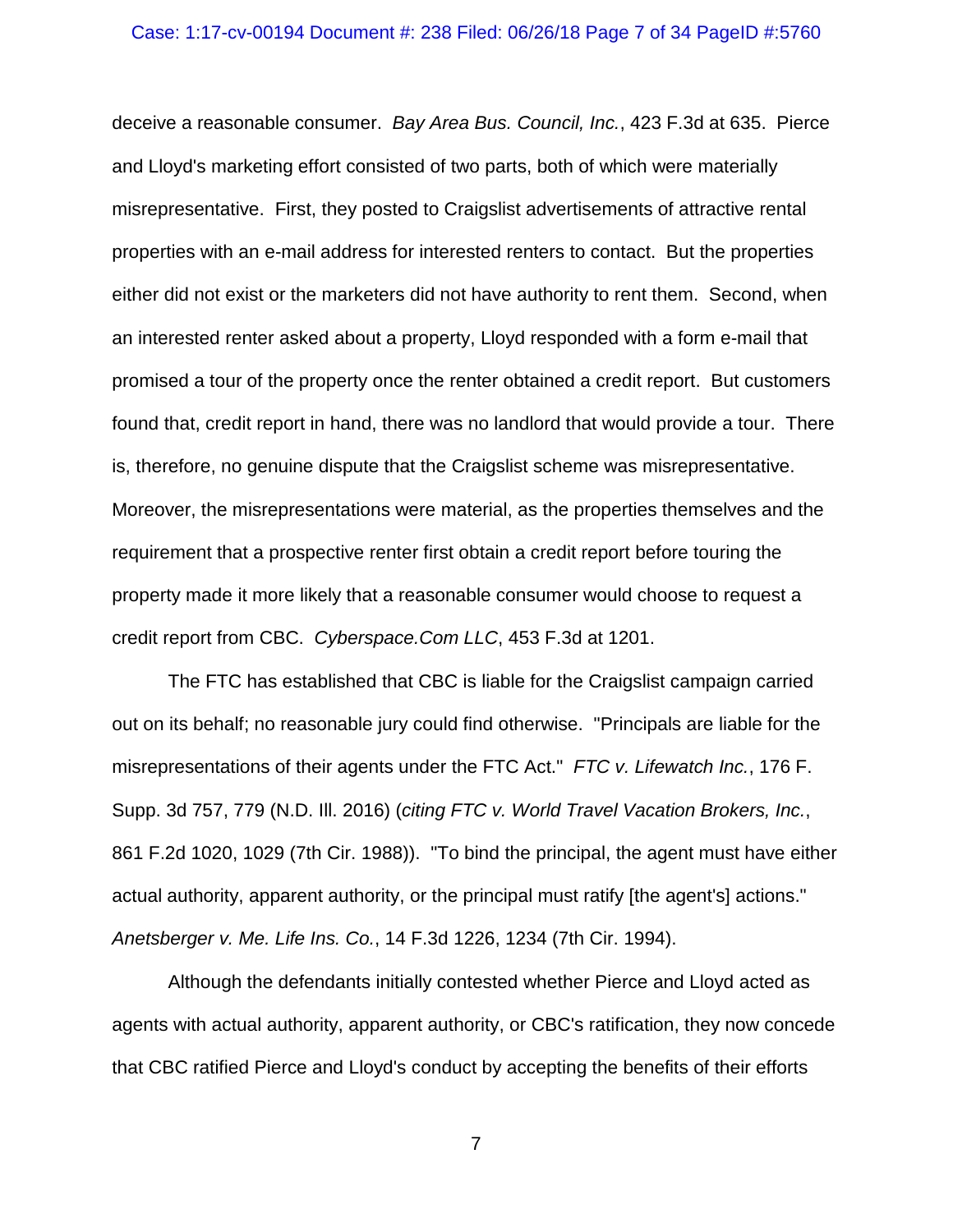#### Case: 1:17-cv-00194 Document #: 238 Filed: 06/26/18 Page 8 of 34 PageID #:5761

while aware of their misconduct. *See* Defs.' Am. Reply in Supp. of Defs.' Mot. for Summ. J. at 1 n.1 ("Defendants will not address the FTC's argument on ratification as to CBC's corporate liability.").

But even if the defendants had not conceded the point, the Court would find that CBC ratified Pierce and Lloyd's conduct. To establish that CBC ratified the affiliates' conduct, the FTC must demonstrate that CBC knew of the conduct but provided "longterm acquiescence" by accepting "the benefits of an allegedly unauthorized transaction." *Sphere Drake Ins. Ltd. v. Am. Gen. Life Ins. Co.*, 376 F.3d 664, 677 (7th Cir. 2004) (internal quotation marks and citation omitted). No reasonable jury could find that CBC did not know of the affiliates' fraudulent conduct. Consumers called to complain about the Craigslist advertisements and "landlord" e-mails that prompted them to enroll in CBC's service, sent e-mails to the same effect, and initiated chargebacks. CBC could easily trace these complaints to Pierce and Lloyd's practices. Not only could CBC track the traffic it received back to Pierce through an identification number, CBC could also determine that approximately 89 percent of its chargebacks were attributable to Pierce's traffic.

Despite this, CBC continued to permit Pierce and Lloyd to market on its behalf. CBC could have terminated Pierce's affiliate arrangement whenever it liked, yet it never did so, despite mounting complaints. Thus CBC was aware of the Craigslist scheme but continued to accept the traffic (and revenues) generated by that conduct. As Pierce testified, he never stopped the Craigslist ads because he "assumed that it was fine, because Mike Brown wanted the traffic. He continuously took the traffic, and I just went based on that[.]" D.E. 206, Defs.' Ex. C at 74 (Pierce Dep.). The Court concludes there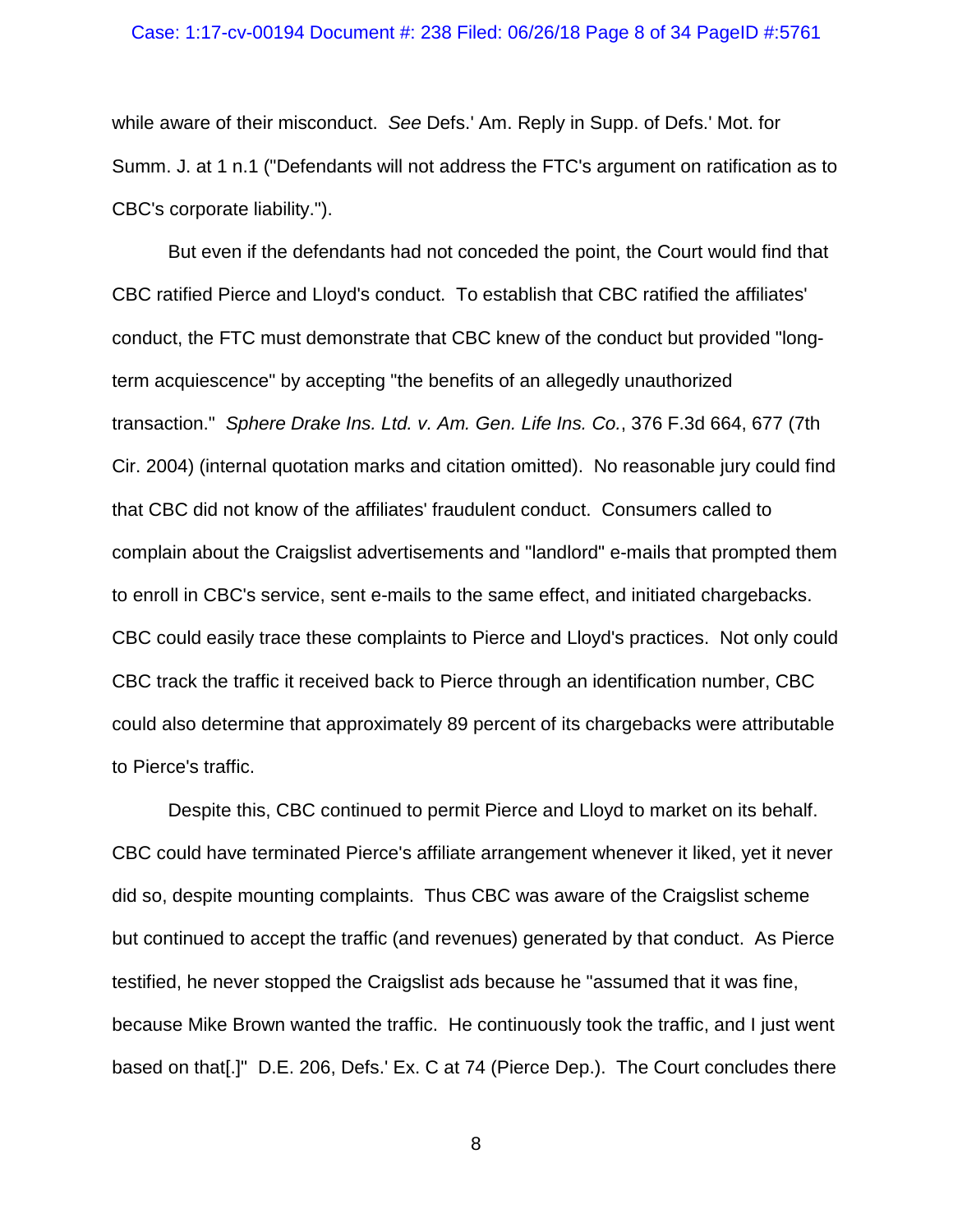is no issue for trial on the question of agency. The Craigslist campaign was materially misrepresentative, and CBC ratified Pierce and Lloyd's conduct.

## **2. CBC website**

Next, the FTC contends that the website to which the interested renters were directed to obtain a credit report also violated the FTCA. [2](#page-8-0) To determine whether the website was misrepresentative, the Court first identifies what claims the website conveys. *FTC v. QT, Inc.*, 448 F. Supp. 2d 908, 957-58 (N.D. Ill. 2006). "In determining what messages or claims [the website] communicates to reasonable consumers, the Court looks to the overall, net impression made by the advertisement[.]" *Id.* at 958 (*citing FTC v. Colgate-Palmolive Co.*, 380 U.S. 74 (1965)). Next, the Court determines if those claims are misrepresentative, that is, if they have a "tendency" or "capacity" to deceive a reasonable customer. *FTC v. US Sales Corp.*, 785 F. Supp. 737, 745 (N.D. Ill. 1992). "[M]isrepresentations . . . need not be made with an intent to deceive." *World Travel Vacation Brokers*, 861 F.2d at 1029 (citation omitted). The parties dispute whether consumers must exercise reasonable care when subjected to express misrepresentations, but the Court need not resolve this dispute to decide the issue.

First, the Court finds that, based on the net impression conveyed by the website, the website claims that consumers who enroll in the service will obtain a free credit score—not that they will enroll in a credit monitoring service with monthly charges. The first page that consumers see, the landing page, features a banner that states: "Get Your Free Credit Score and Report as of [the date on which the site was visited]."

<span id="page-8-0"></span> $2$  The FTC directs the Court to the images of the websites located at D.E. 11, Pl.'s Ex. 4. The defendants do not contest that these are the proper sites to analyze; therefore, the Court restricts its analysis to these sites. Because the sites are virtually identical, only the eFreeScore.com images are included in Appendix 2 to this opinion.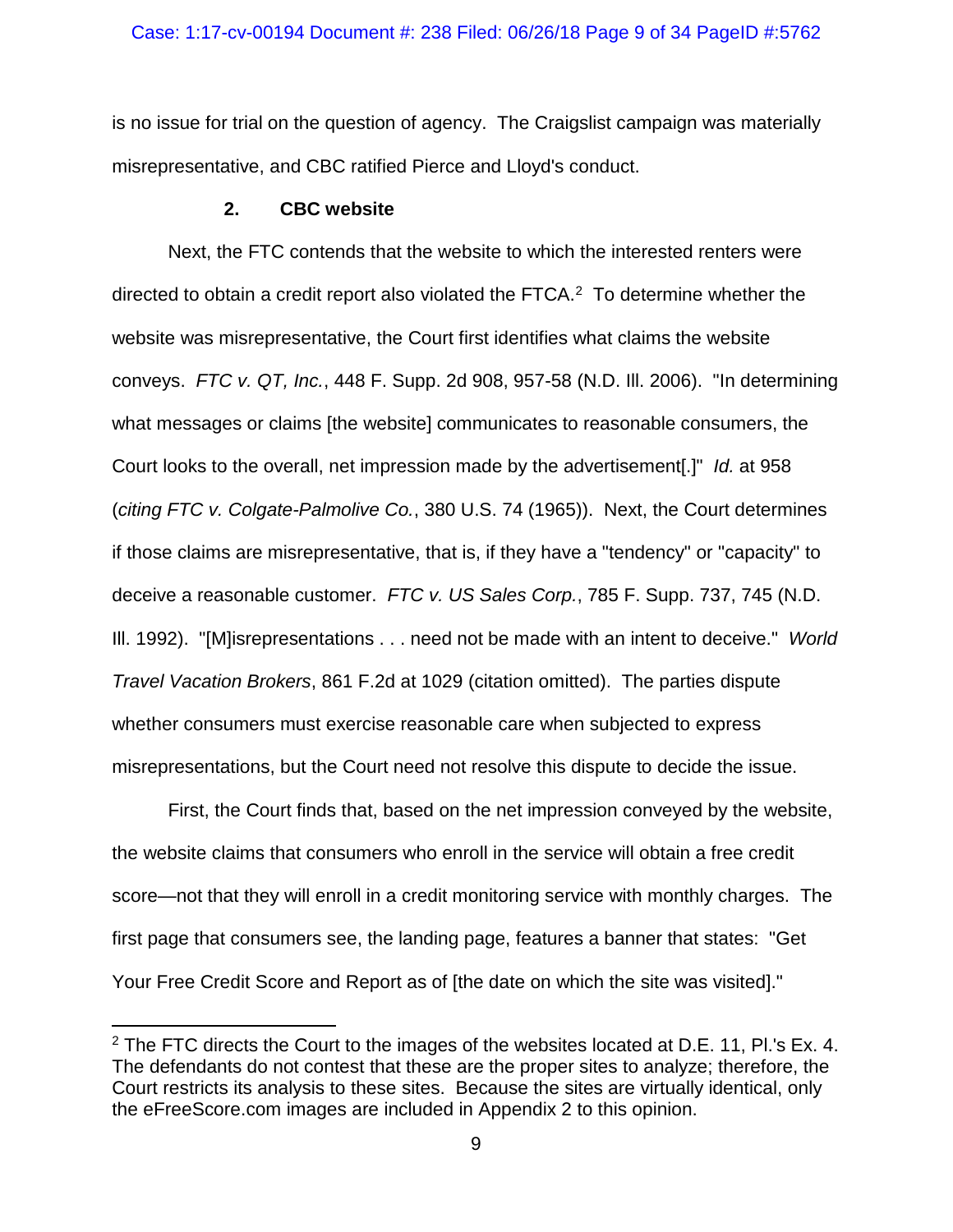### Case: 1:17-cv-00194 Document #: 238 Filed: 06/26/18 Page 10 of 34 PageID #:5763

There are three panels that describe the offer: the left panel shows a "Sample Score"; the central panel asks the consumer to add his or her information, which is submitted through a button that states "Your Score – Now!"; and right panel describes the benefits of CBC's service, which promises instant and secure access to one's credit score. If the website is visited via a desktop computer, the website also states "Monthly membership of \$29.94 automatically charged after trial[,]" in light gray text against a white background. This text is not found on the mobile version of the website. The landing page does not describe what the membership entails. If a consumer scrolls down the page, the website displays in small text: "Monitoring services may take up to 3 days to become active so this service within your membership may not be available during the whole 7-day trial period."

On the next page, the consumer is invited to enroll by completing several fields, including name, address, e-mail address, and phone number. The website contains two questions in a panel to the right of these fields: "What is a good Credit Score?" and "Will I find errors on my credit report?" Consumers are then directed to a page in which they may enter their payment information. The largest test on the page is the website logo. There is a large banner in black text below the logo; it reads, "Your credit score is ready once we confirm your identity!" Below that is a bright-green graphic consisting of a check mark and text stating "Located Credit File." Above the fields into which consumers may enter payment information, the website requests: "Tell us which card you would like to use for your \$1.00 refundable processing fee and membership[.]" Below all of the payment information is a paragraph of small-sized text. The paragraph begins with a heading that reads "Payment Information" and then includes the following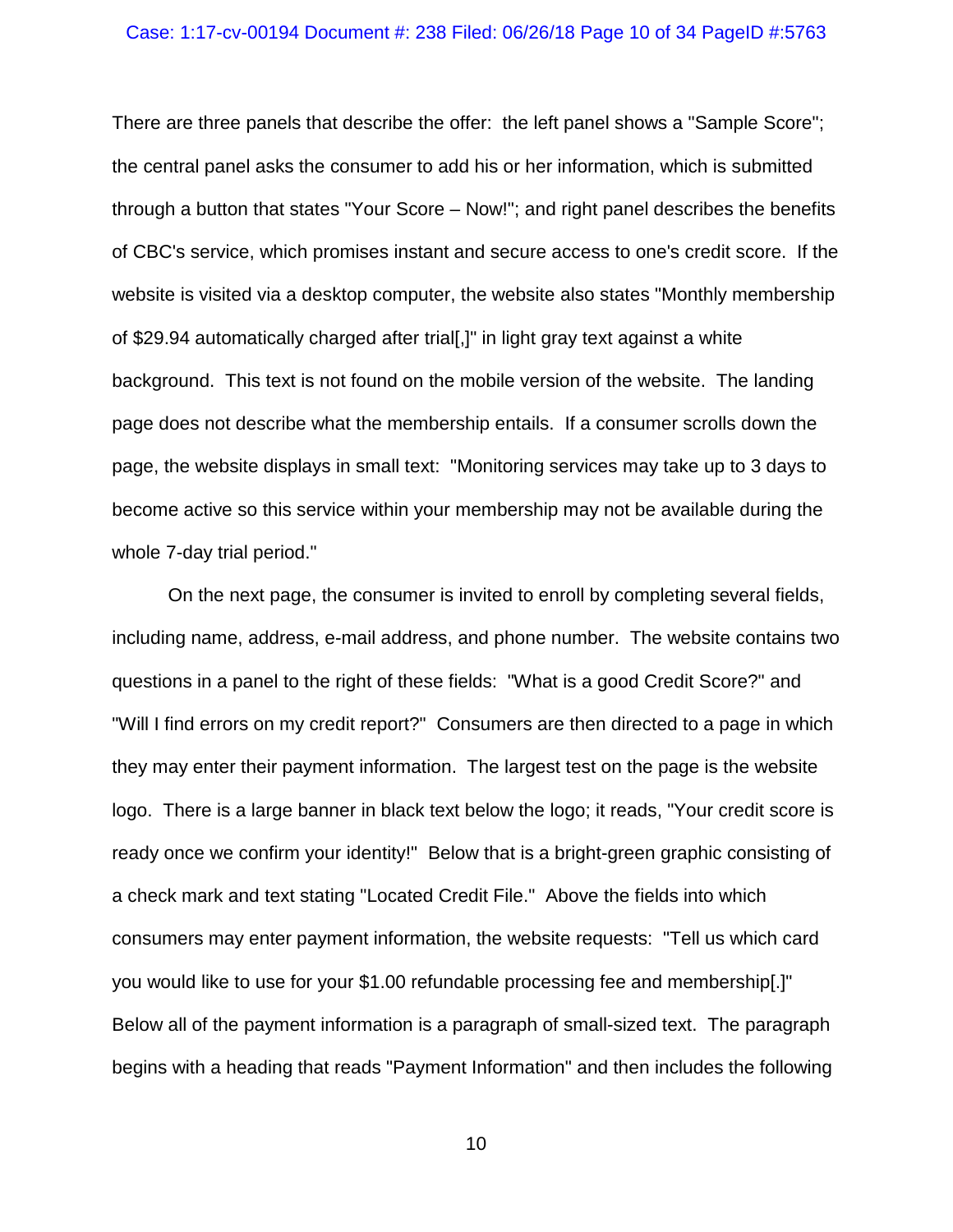text:

When you place your order here you will begin your membership in [the website]. You will be billed \$1.00 today and start your trial membership. After your 7-day trial period you will be charged \$29.94 every month. If you wish to cancel just call us at [the customer service number] to stop your membership.

D.E. 11, Pl.'s Ex. 4 at 15, 43, 65. Consumers may complete the transaction by clicking a large, orange button with "Submit & Continue" superimposed over it. There is no description of what membership entails.

Although CBC contends that the membership disclosures are sufficient to change the website's impression, courts routinely hold that explanatory text is insufficient to cure a misleading description unless the text changes the overall impression. *See Cyberspace.Com*, 453 F.3d at 1200-01; *Porter & Dietsch, Inc. v. FTC*, 605 F.2d 294, 301 (7th Cir. 1979). Here, the net impression is that consumers are signing up to obtain a free credit score, not enrolling into a costly monthly service.<sup>3</sup> The website lacks any description of the monthly membership; consumers can discern that submitting payment information will enroll them in the membership only by reviewing text that is smaller and less noticeable than the surrounding text. In *FTC v. Johnson*, 96 F. Supp. 3d 1110 (D. Nev. 2015), the court considered a website that prominently advertised the customer's ability to access grant money and a free CD. *Id.* at 1141. The website actually signed the consumer up for a membership program, but "[c]laims about grant money and free CDs always overwhelm these brief mentions of . . . memberships[.]" *Id.* The Court

<span id="page-10-0"></span> <sup>3</sup> Indeed, the Court could not put it much better than the defendants do: "The overall net impression created by the website is that the consumer is signing up for a free credit score and can cancel within seven (7) days [if] they don't want to continue the service." Defs.' Resp. to Pl.'s Mot. for Summ. J. at 20. Notably absent from this impression is any sense of *what* service CBC will render through a monthly subscription.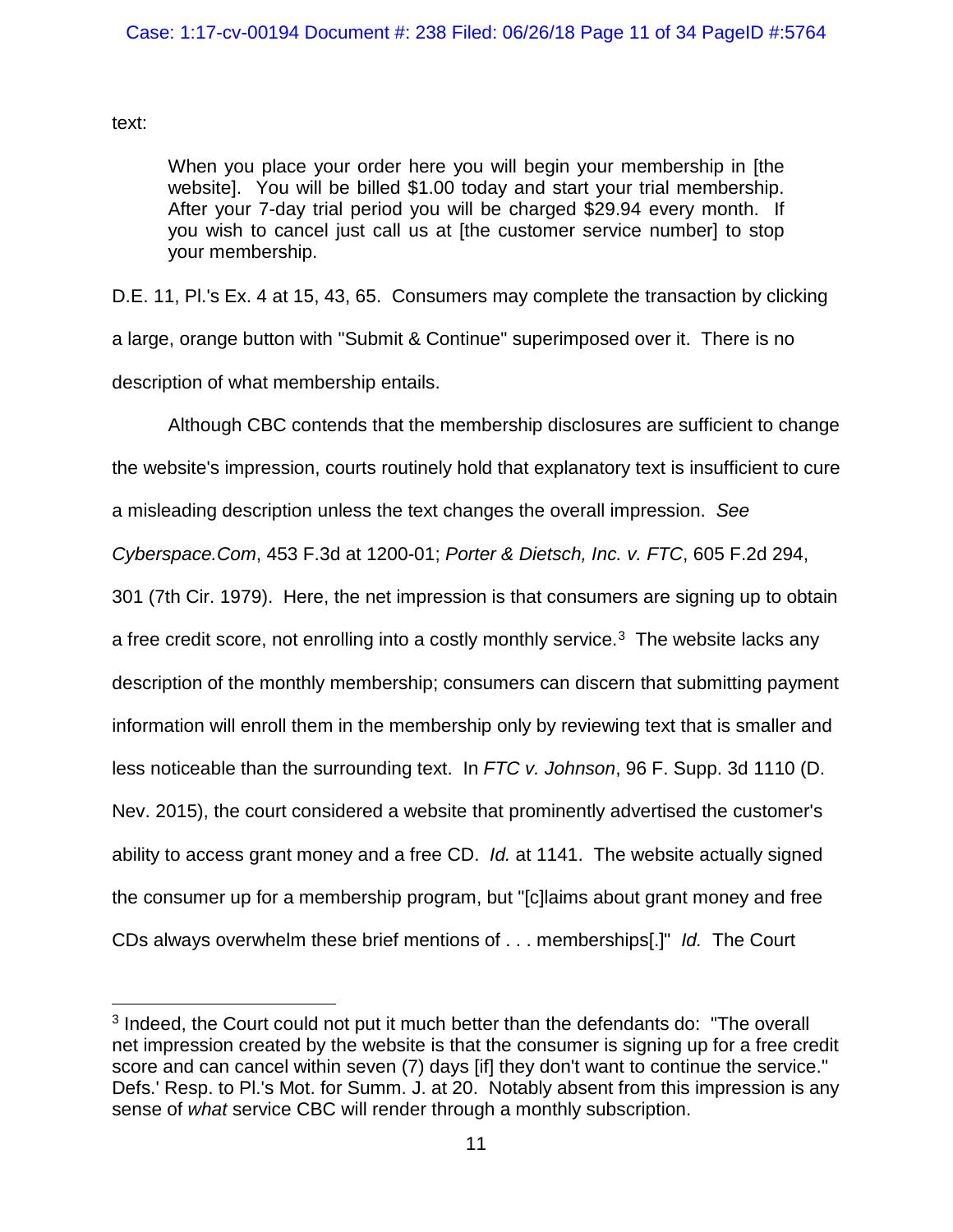#### Case: 1:17-cv-00194 Document #: 238 Filed: 06/26/18 Page 12 of 34 PageID #:5765

concludes that CBC's website presents a similar situation, in which "brief mentions" of a costly service are "overwhelm[ed]" by other advertising. No reasonable jury could conclude that the website conferred the net impression that consumers were enrolling in a monthly credit monitoring service.

Because the website claimed that consumers were obtaining a free credit score and report, not a membership in a monthly credit monitoring service, the website was misrepresentative. Moreover, this was a material misrepresentation, as consumers would be less likely to enroll if they knew they were signing up for a \$29.94 monthly service of unknown utility instead of than a free credit score and report. No reasonable jury could find otherwise.

Further buttressing this conclusion is the *pervasive* evidence of consumer confusion. Proof of actual deception is "highly probative" evidence of a misleading or deceptive practice. *Cyberspace.Com*, 453 F.3d at 1201. *See also Bay Area Bus. Council*, 423 F.3d at 635 (considering evidence of consumer confusion in analyzing an FTCA violation); *Amy Travel Serv.*, 875 F.2d at 575 (same). The FTC has offered a variety of evidence indicating consumers did not realize they had enrolled in a monthly credit monitoring service until they found CBC charges on their bank statements. Defs.' Resp. to Pl.'s Stmt. of Facts ¶ 61. Numerous consumers provided declarations that generally described their experience requesting a free credit score and noticing an unexpected \$29.94 charge several days later. *Id.* Many customers also asked their credit card company to reverse CBC charges, which is known as a "chargeback." Since December 2015, CBC has had over 10,000 chargebacks. *Id*. ¶ 73. The reasonable inference from these chargebacks is that consumers did not realize they enrolled in a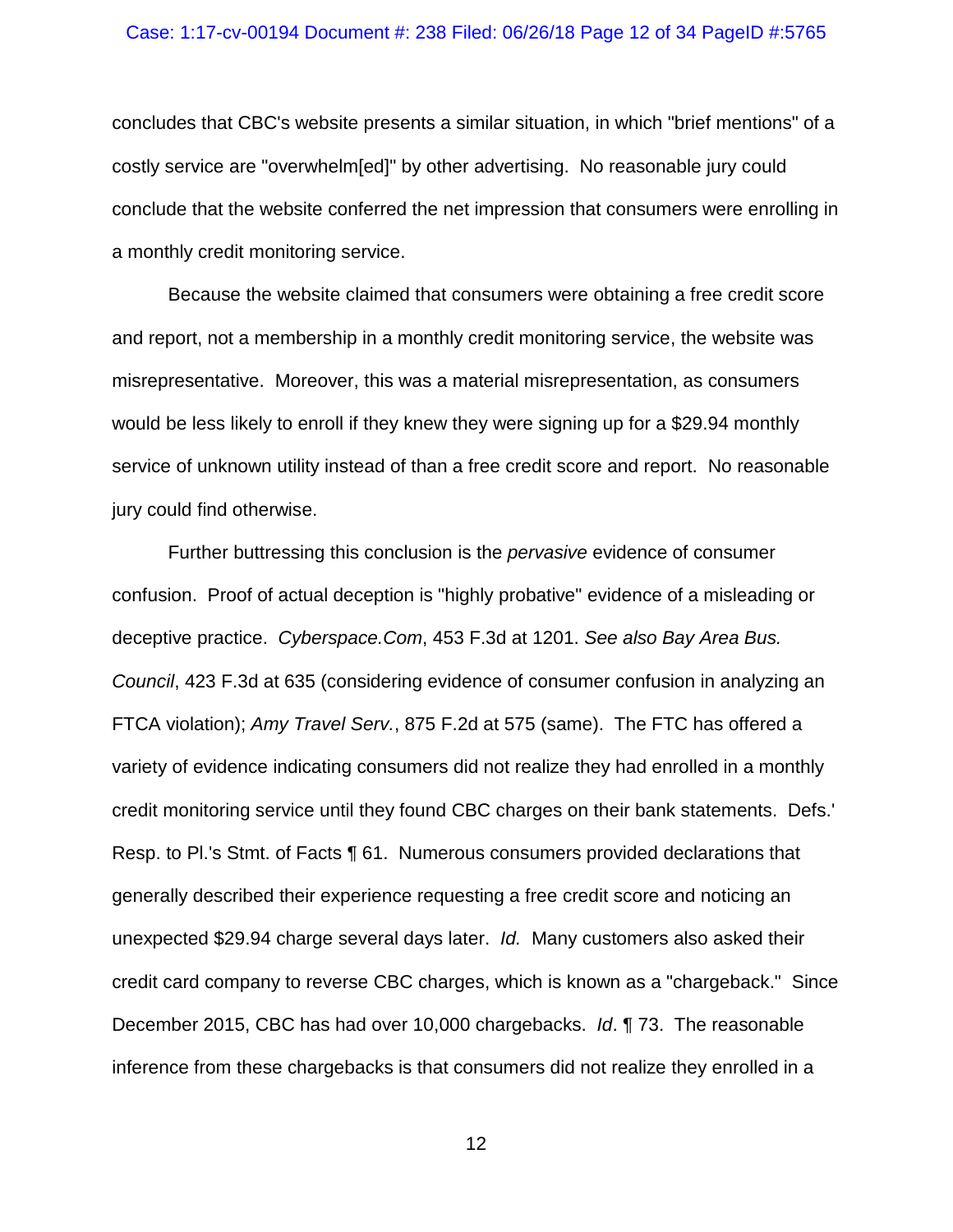### Case: 1:17-cv-00194 Document #: 238 Filed: 06/26/18 Page 13 of 34 PageID #:5766

monthly membership service and, when they saw the membership charges, asked the credit card company to withdraw the payment. *Amy Travel Serv.*, 875 F.2d at 574-75 (noting that "excessive credit card chargebacks" are a "signal[]" of consumer "trouble").

The defendants propose a different inference: that all of these customers were engaged in "friendly fraud," in which they purposefully signed up CBC's services and then falsely claimed deception in order to get out of paying for the membership services for which they had enrolled. But the CBC presents no admissible evidence that would support this proposition, and the Court does not consider the "friendly fraud" theory to be the sort of reasonable inference to which CBC is entitled as the non-moving party. The defendants also note that there is evidence that some customers knew they were expected to pay a \$1 processing fee for their credit report. Because this notice was contained in the same paragraph as one of the notices of the credit monitoring service, the defendants conclude that some customers knew of the credit monitoring service. But the requirement is not that "every customer" was deceived by the defendant, just "that some customers actually misunderstood the thrust of the message." *World Travel Vacation Brokers*, 861 F.2d at 1029. The Court concludes that the FTC is entitled to summary judgment.

## **B. ROSCA**

Under ROSCA, it is unlawful to charge consumers using a negative option feature unless the seller satisfies certain requirements. A negative option feature is "a provision [in an offer] under which the customer's silence or failure to take an affirmative action to reject goods or services or to cancel the agreement is interpreted by the seller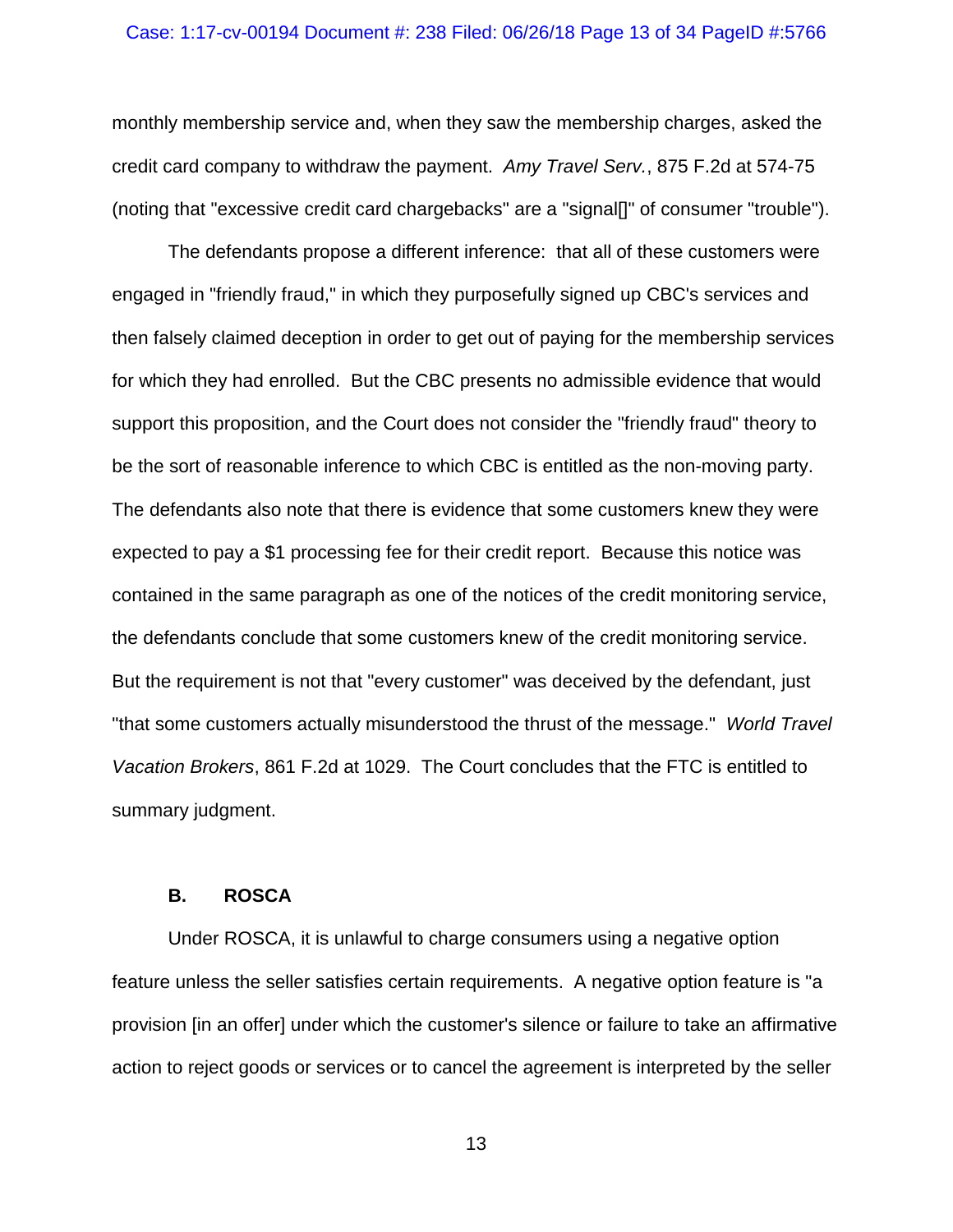### Case: 1:17-cv-00194 Document #: 238 Filed: 06/26/18 Page 14 of 34 PageID #:5767

as acceptance of the offer." 16 C.F.R. § 310.2(w). The seller must establish that (1) the material terms of the transaction are "clearly and conspicuously" disclosed and (2) the seller obtains the consumer's "express informed consent." 15 U.S.C. § 8403.[4](#page-13-0) ROSCA also establishes that a violation of the statute is also a violation of a rule promulgated under the FTCA. *Id.* § 8404(a). CBC employed a negative option feature, as consumers who requested their free credit report had seven days to opt out of the credit monitoring program before they were enrolled. The FTC contends that it is entitled to summary judgment, as no reasonable jury could find that the disclosure of the negative option feature was clear and conspicuous or that CBC obtained consumers' express informed consent.

But CBC contends that it is entitled to summary judgment, as Brown designed CBC's website by reference to another site created through an FTC consent decree. The Court disagrees with the premise of CBC's argument, that an attempt to conform to conduct approved under a consent decree renders the conduct lawful. "The entering of a consent decree . . . is not a decision on the merits and therefore does not adjudicate the legality of any action by a party thereto." *Beatrice Foods Co. v. FTC*, 540 F.2d 303, 312 (7th Cir. 1976). Rather than analyze whether CBC's website is sufficiently similar to this other website, the Court determines if any reasonable jury could find that CBC satisfied ROSCA's requirements.

In ROSCA, Congress did not define what satisfies the requirement of "clear[] and conspicuous[] disclos[ure]" of "all material terms of the transaction." 15 U.S.C. § 8403. But other courts have routinely noted that that a disclosure in small type is unlikely to be

<span id="page-13-0"></span> <sup>4</sup> ROSCA also includes a third element that is not at issue in this case.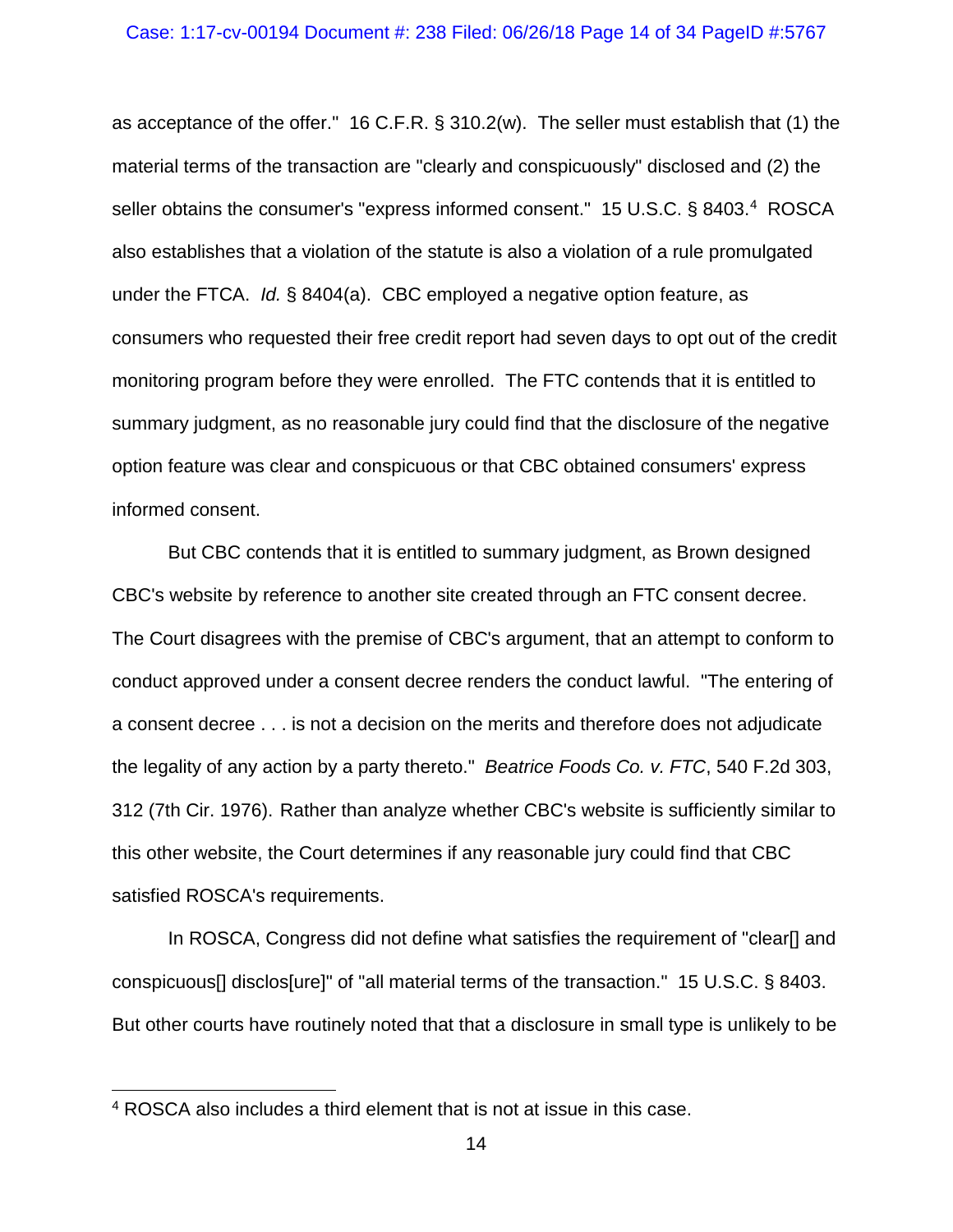clear or conspicuous when accompanied by type that is larger, bolded, or italicized. *Murray v. New Cingular Wireless Servs., Inc.*, 523 F.3d 719, 725 (7th Cir. 2008) (small type is not conspicuous when "the bulk of the page contains much larger type"); *Cole v. U.S. Capital*, 389 F.3d 719, 730 (7th Cir. 2004) (text that "appears to be designed to ensure minimal attention by the reader" is not clear or conspicuous); *FTC v. Health Formulas, LLC*, No. 2:14-cv-01649-RFB-GWF, 2015 WL 2130504, at \*17 (D. Nev. May 6, 2015) (disclosures of a negative option were not clear or conspicuous, as the disclosures were "either buried in fine print on the payment page of Defendants' websites or stated in separate Terms and Conditions documents"). As discussed above, CBC embedded its disclosures into pages with larger, bolded text that promised "free" credit reports and scores. The disclosures were not prominent when compared to the rest of the page. Indeed, the disclosures appear "designed to ensure minimal attention by the reader." *Cole*, 389 F.3d at 730. For this reason, the Court is unconvinced by CBC's repeated mention that the text was in twelve-point font: the analysis of the disclosure is necessarily contextual, meaning that the Court must consider the text, whatever size it is, in relation to the other elements on the page. The FTC is entitled to summary judgment; no reasonable jury could find that the disclosures were clear and conspicuous.

ROSCA also requires CBC to obtain a consumer's "express informed consent" before entering into a negative option. CBC contends that it can satisfy this standard, as a consumer is notified of the negative option at three points: on the landing page, the payment page, and in a welcome e-mail to those who enroll. The welcome e-mail is obviously unhelpful to CBC's case, as that e-mail *follows* the transaction, so it cannot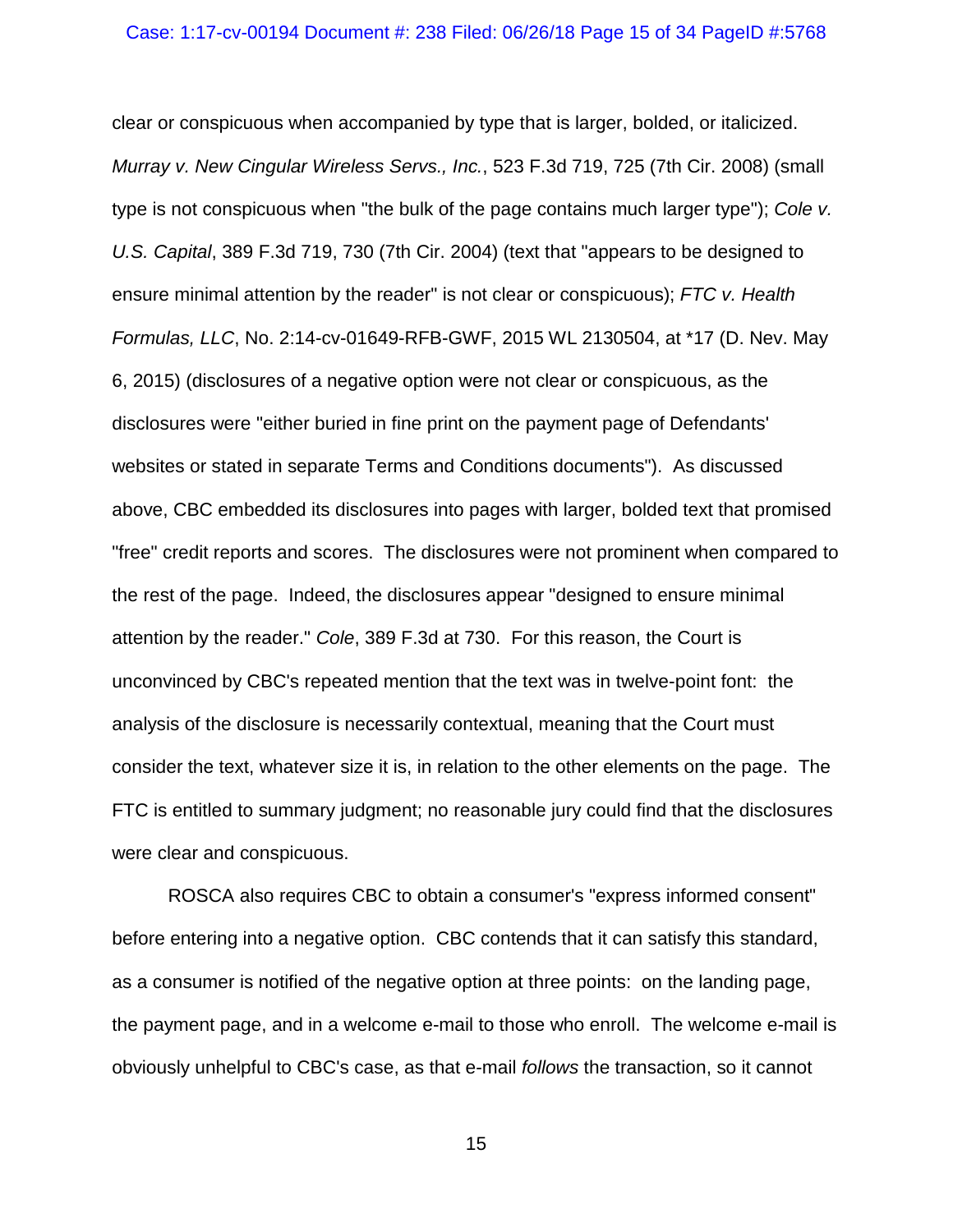### Case: 1:17-cv-00194 Document #: 238 Filed: 06/26/18 Page 16 of 34 PageID #:5769

affect whether the consumer rendered express informed consent before entering into the negative option.

CBC's remaining contentions are also insufficient. The Court concludes that summary judgment is warranted where, as here, the website is virtually devoid of *any* mention of the service aside from the statement that the customer is to be billed for it. Except for a handful of disclosures that the consumer will be enrolled in a service that costs \$29.94 per month, the consumer would not know that CBC was offering a service. And there is no description of what the service constitutes or why it is beneficial. A website that fails to provide a consumer any information about a service cannot obtain a consumer's express *informed* consent to purchase that service. CBC suggests that credit monitoring was a "bonus" for consumers, but the Court overrules this rather odd argument. If credit monitoring was a "bonus" that CBC had not promised consumers, then consumers could not have expressly consented to be billed for a service they had not been told about.

In sum, the FTC is entitled to summary judgment on its ROSCA claim because no reasonable jury could find that CBC "clearly and conspicuously" disclosed that the site involved a negative option transaction or that consumers rendered their express informed consent.

## **C. Free Credit Report Rule**

The FTC also brings a claim under the Free Credit Report Rule, which requires any advertisement for a free credit report to disclose that a consumer may obtain a free credit report annually as of right under federal law. 15 U.S.C. § 1681j(g)(1); 12 C.F.R. § 1022.138. Because it is undisputed that there was no notice of the as-of-right annual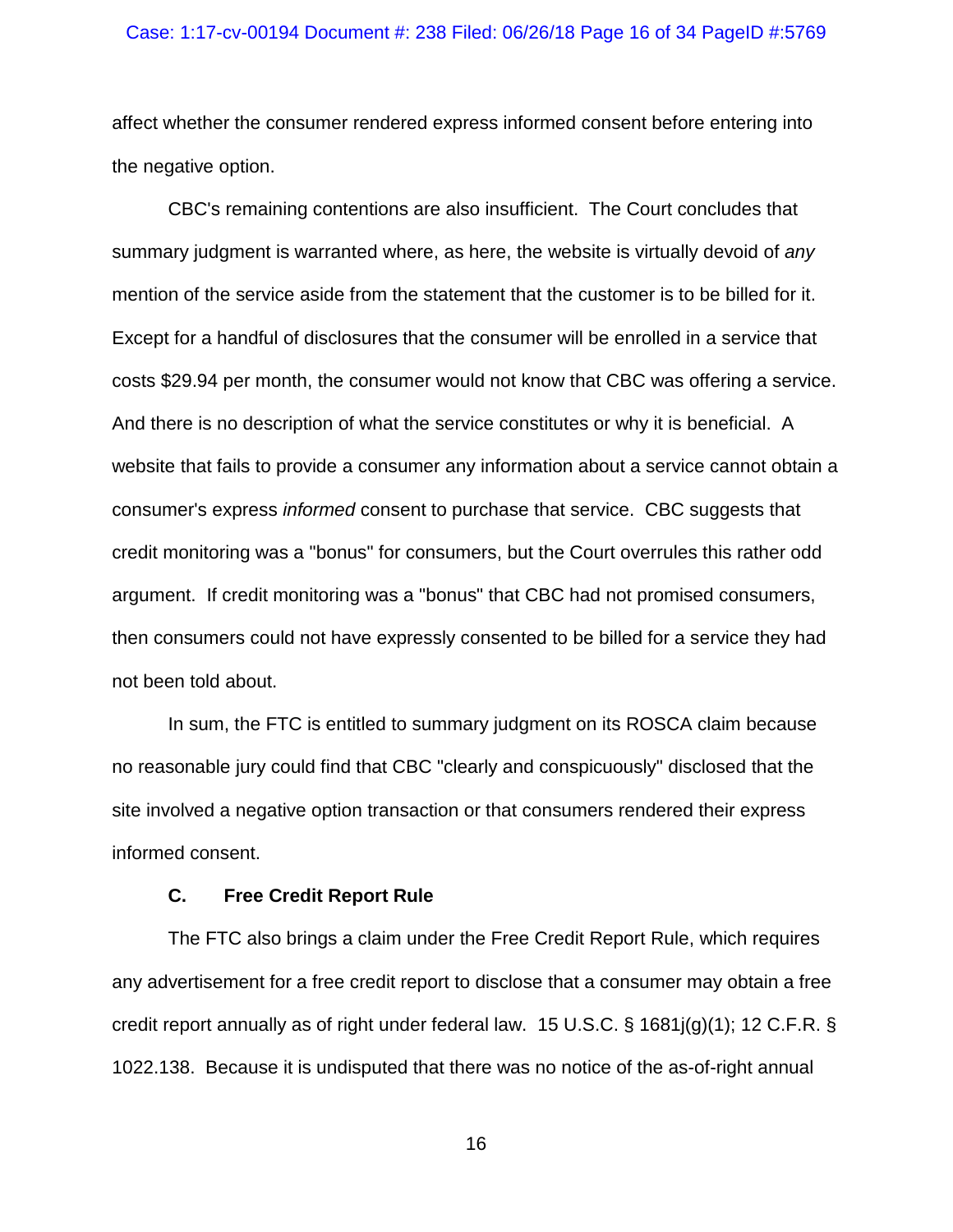#### Case: 1:17-cv-00194 Document #: 238 Filed: 06/26/18 Page 17 of 34 PageID #:5770

free credit report, the only question before the Court is whether CBC advertised a free credit report.

Given that CBC website contained a banner advertising a "free credit score and report," one could justifiably ask what there is to discuss. But the defendants present two arguments against the application of the Free Credit Report Rule. First, the defendants contend that the formatting of their advertisement of a "free credit score and report" places their site outside the reach of the Rule. They note that the text is split into two lines and that the text is colored differently: "free credit score" is in orange text, but "and report" is in black text. CBC contends there is a clear implication: the black lettering of "report" indicates that it, unlike the orange-lettered "free credit score," is not free.

But the defendants' proposed "black-letter" rule runs smack into the reality of actual black-letter law. Under "generally accepted rules of syntax," an initial modifier applies to each noun or phrase in a conjunctive series. *Wash. Educ. Ass'n v. Nat'l Right to Work Legal Def. Found., Inc.*, 187 F. App'x 681, 682 (9th Cir. 2006) (citing The American Heritage Book of English Usage ch. 2 ¶ 10 (Houghton Mifflin 1996)). Any reasonable consumer would read "free" as modifying both "credit score" and "report," no matter the color of the text or its formatting.

Next, CBC argues that the Free Credit Report Rule applies to advertisements of free credit reports alone; it does not apply to advertisements of CBC's services, which include a credit report, score, *and* credit monitoring service. The defendants argue that the FTC, while promulgating the relevant rule, rejected the use of the term "consumer report" because it swept broadly enough to include credit scores. *See* Free Annual File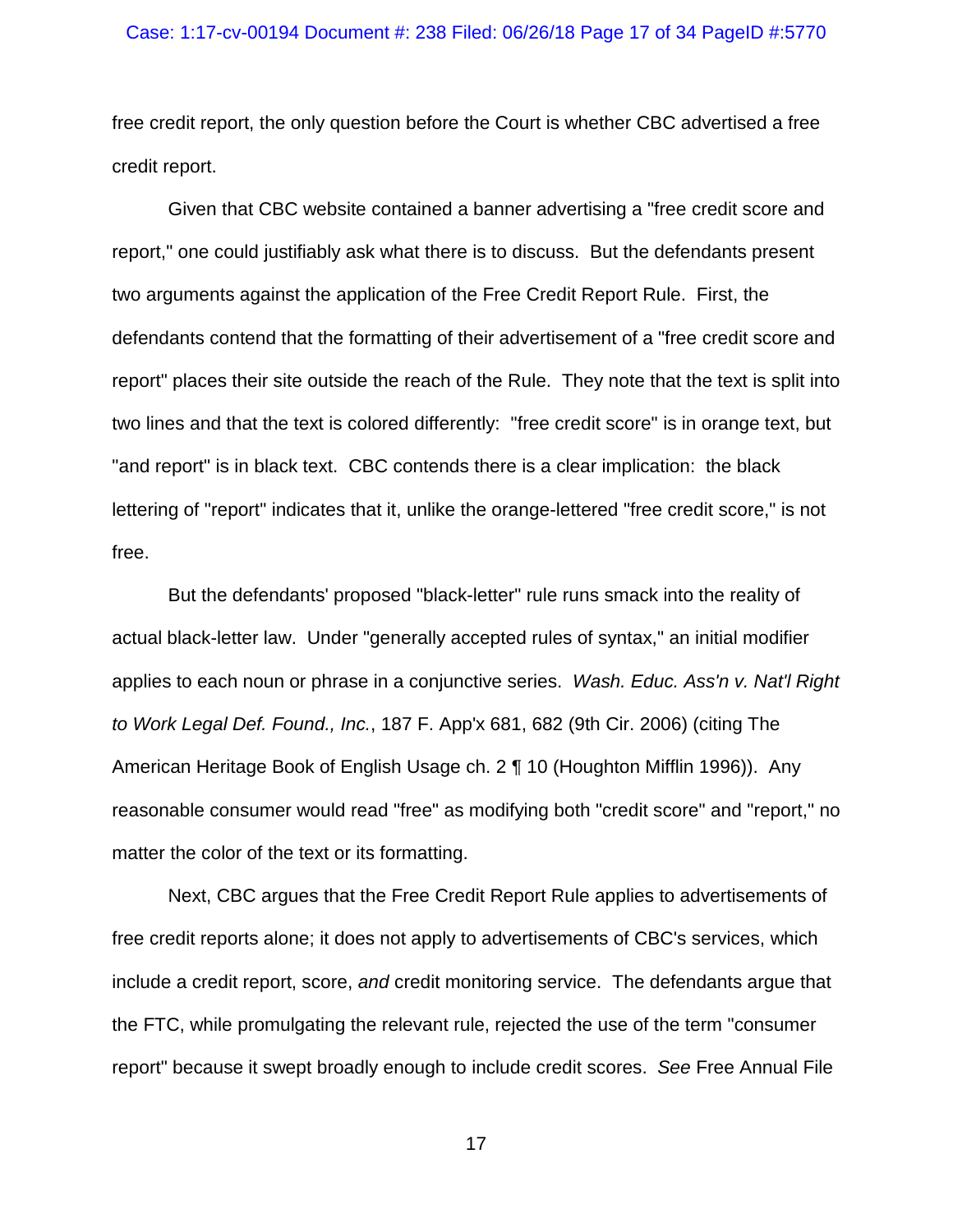Disclosures, 75 Fed. Reg. 9725, 9732 (Mar. 3, 2010) (originally to be codified at 16 C.F.R. § 610, now codified at 12 C.F.R. § 1022.130). Because the FTC purposefully excluded ads for free credit scores from the scope of the Free Credit Report Rule, their service—which includes access to a credit score—is also outside the scope of the Rule.

But the FTC, in adopting the rule, expressly addressed and rejected this argument:

Several commenters urged the Commission to clarify that section 610.4 does not apply to advertisements for every bundle of products or services that may include a "free credit report." . . . The Commission disagrees that the types of bundled products do not cause consumer confusion. Indeed, *the Commission believes that advertising for bundled products that promote free credit reports, in addition to other products and services, such as credit monitoring, is the very type of advertising that is likely to confuse consumers*.

*Id.* at 9733 (emphasis added). CBC's service is therefore within the ambit of the Free Credit Report Rule.

In their reply brief, the defendant raised two additional arguments against the application of the Free Credit Report Rule: the FTC was required to first issue a ceaseand-desist letter before suing under the Rule, and any violation of the Rule is without damages. "[A]rguments raised for the first time in the reply brief are waived." *Mendez v. Perla Dental*, 646 F.3d 420, 423-24 (7th Cir. 2011). The Court concludes that FTC is entitled to summary judgment on its Free Credit Report Rule claim.

Although the defendants have asserted in their summary judgment briefing several of the defenses they raised in their answer, their briefs do not discuss at least four: the FTC's failure to mitigate; standing; mootness; and bad faith / unclean hands. First Am. Answer at 7-11. Particularly when the FTC has presented unrebutted arguments against these defenses, the Court is not required to "construct arguments regarding the Defendants' affirmative defenses." *Ramada Franchise Sys., Inc. v. Royal*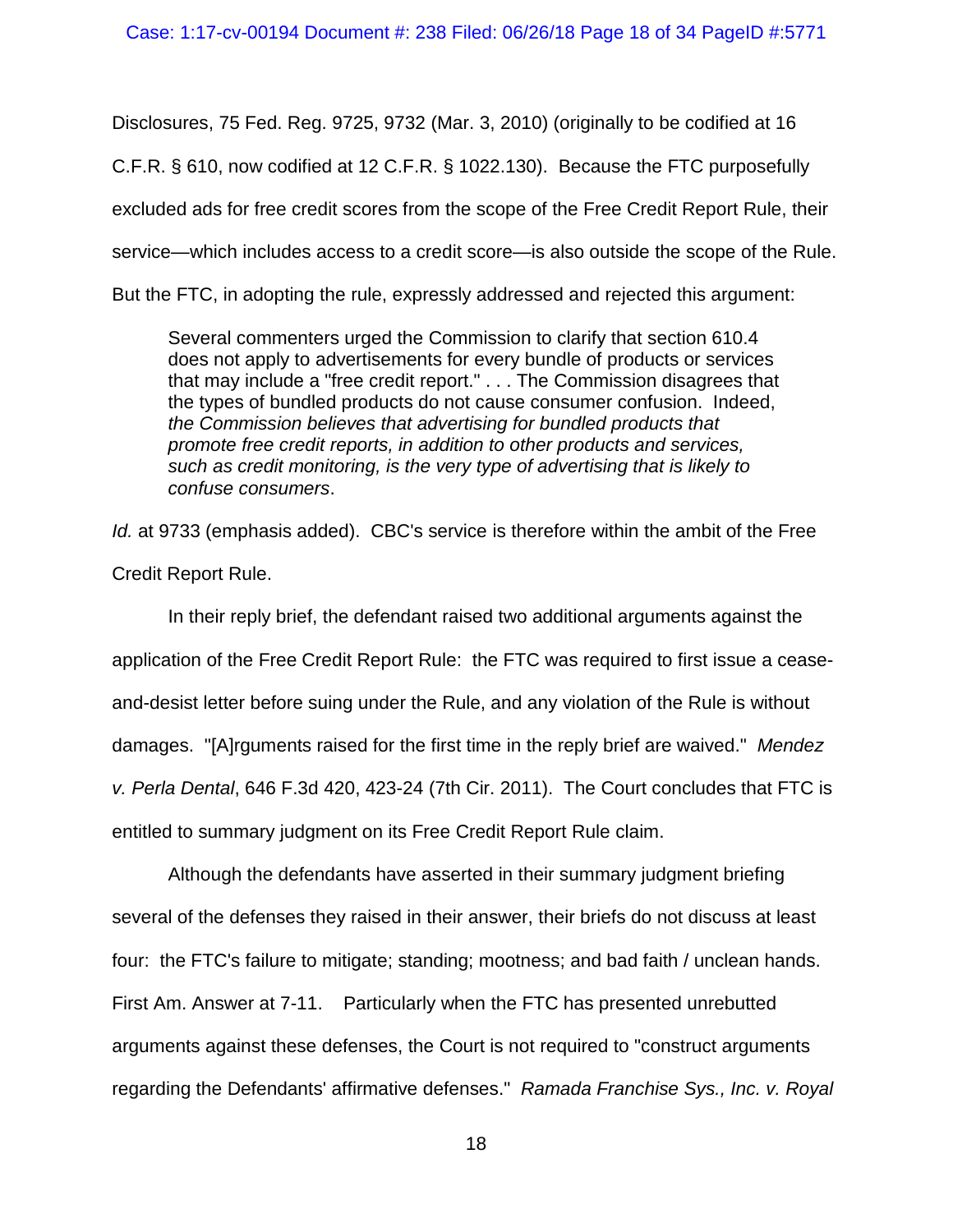*Vale Hosp. of Cincinnati, Inc.*, No. 02 C 1941, 2005 WL 435263, at \*10 (N.D. Ill. Feb. 16, 2005). The Court finds the defendants cannot defeat summary judgment through these defenses.

In sum, the Court concludes that the FTC is entitled to summary judgment on each of its claims brought under the FTCA, ROSCA, and the Free Credit Report Rule.

## **II. Brown's personal liability**

The next issue is whether Brown is personally liable for the conduct for which CBC is liable. To establish Brown's personal liability, the FTC must prove three elements: (1) CBC's corporate liability (which the Court has just found); (2) Brown's knowledge of the practices; and (3) Brown's control over or direct participation in the practices at issue. *Amy Travel Serv.*, 875 F.2d at 573. The FTC can satisfy the knowledge element by presenting "evidence that the individuals had actual knowledge of material misrepresentations, reckless indifference to the truth or falsity of such misrepresentations, or an awareness of a high probability of fraud along with an intentional avoidance of the truth." *Bay Area Bus. Council*, 423 F.3d at 636 (internal quotation marks and citations omitted).

The FTC's claims rest on two practices or acts. First is the creation of the CBC websites, which contain misrepresentations about the monthly subscription service. No reasonable jury could find that Brown did not know of these misrepresentations, as he wrote and edited the contents of the websites. Brown also controlled the practice in question: he owned, operated, and controlled the websites at issue, as he was the sole member, managing director, and owner of CBC. Pl.'s Resp. to Defs.' Stmt. of Facts ¶ 3. Brown is personally liable for the violations associated with this conduct.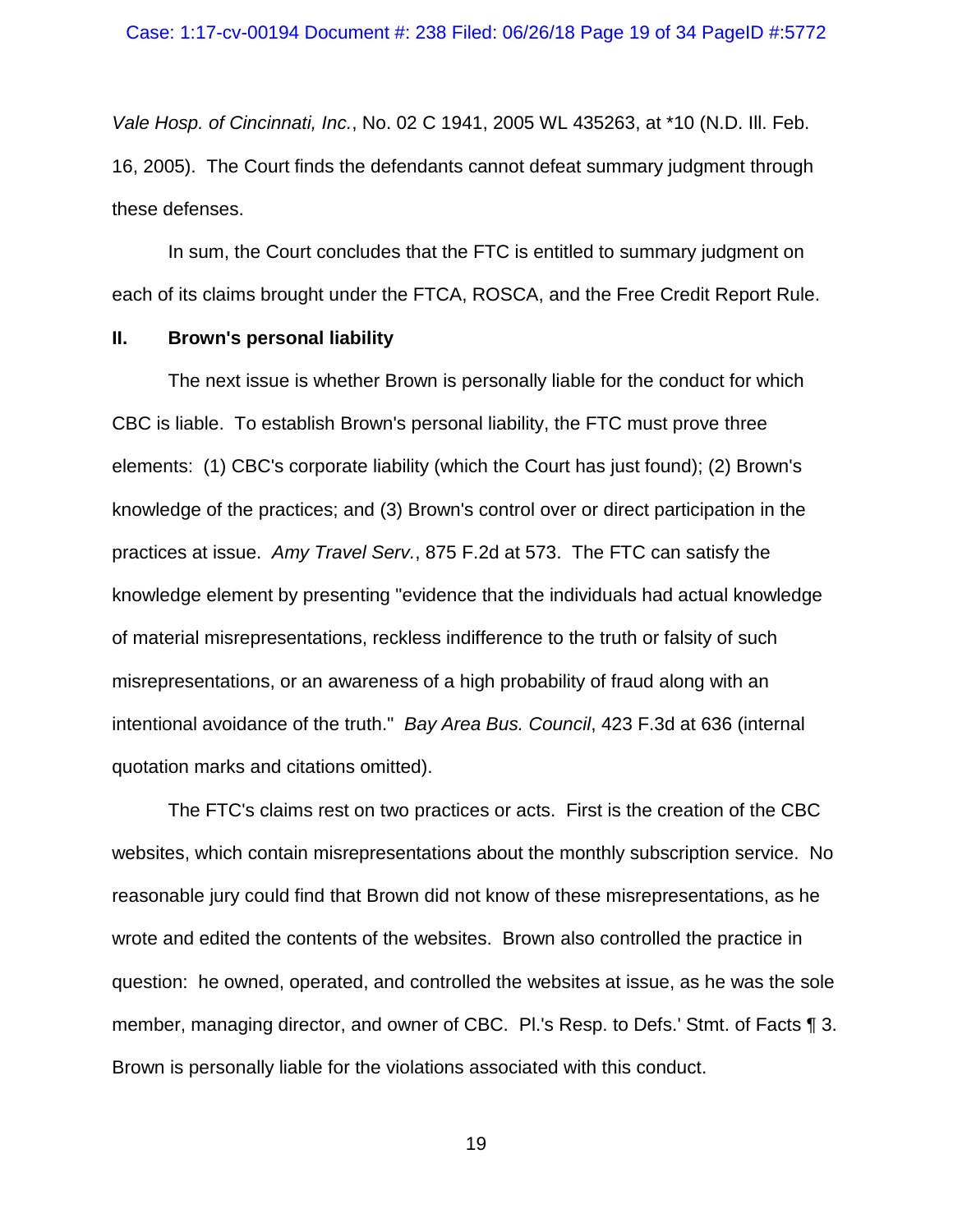#### Case: 1:17-cv-00194 Document #: 238 Filed: 06/26/18 Page 20 of 34 PageID #:5773

Second is the Craigslist marketing scheme, in which Pierce and Lloyd posted false Craigslist advertisements of attractive rental properties and required interested customers to obtain credit reports through CBC websites. The Court concludes that there is no genuine issue for trial here; the evidence is such that no reasonable jury could not find that Brown was not, at the very least, recklessly indifferent towards or intentionally ignorant of the truth. *Bay Area Bus. Council*, 423 F.3d at 636.

Pierce and Lloyd sent e-mails purportedly from landlords to induce interested customers to request their credit reports through CBC; Brown admits he knew that Pierce and Lloyd did not have any relationship with actual landlords. But Brown claims that it does not follow that he knew that Lloyd's e-mails were false. Rather, Brown argues he believed that Lloyd was acting as an affiliate for others who wanted to rent out their properties, just as Pierce acted as an affiliate for CBC.

But this argument cannot account for the numerous signals Brown that received indicating that Pierce and Lloyd were not acting on behalf of actual landlords or advertising real properties. Brown received an e-mail on April 29, 2015 from a contractor who "happened to notice this fake ad for apartment to get credit report", Defs.' Resp. to Pl.'s Stmt. of Facts ¶ 81; a forwarded e-mail from a person who "flagg[ed] for removal vast number of fake ads your people are putting on Craiglist [sic] . . . I have also been in contact with more than several of the legitimate rental properties that you are using as bait to entice people to come to your site," *id.* ¶ 82; an e-mail on September 17, 2015 from his customer service contractor regarding complaints about the Craigslist postings, *id*.; and an e-mail on November 15, 2015 from a company asking for removal of its logo from CBC's website, given its "deceptive listings" on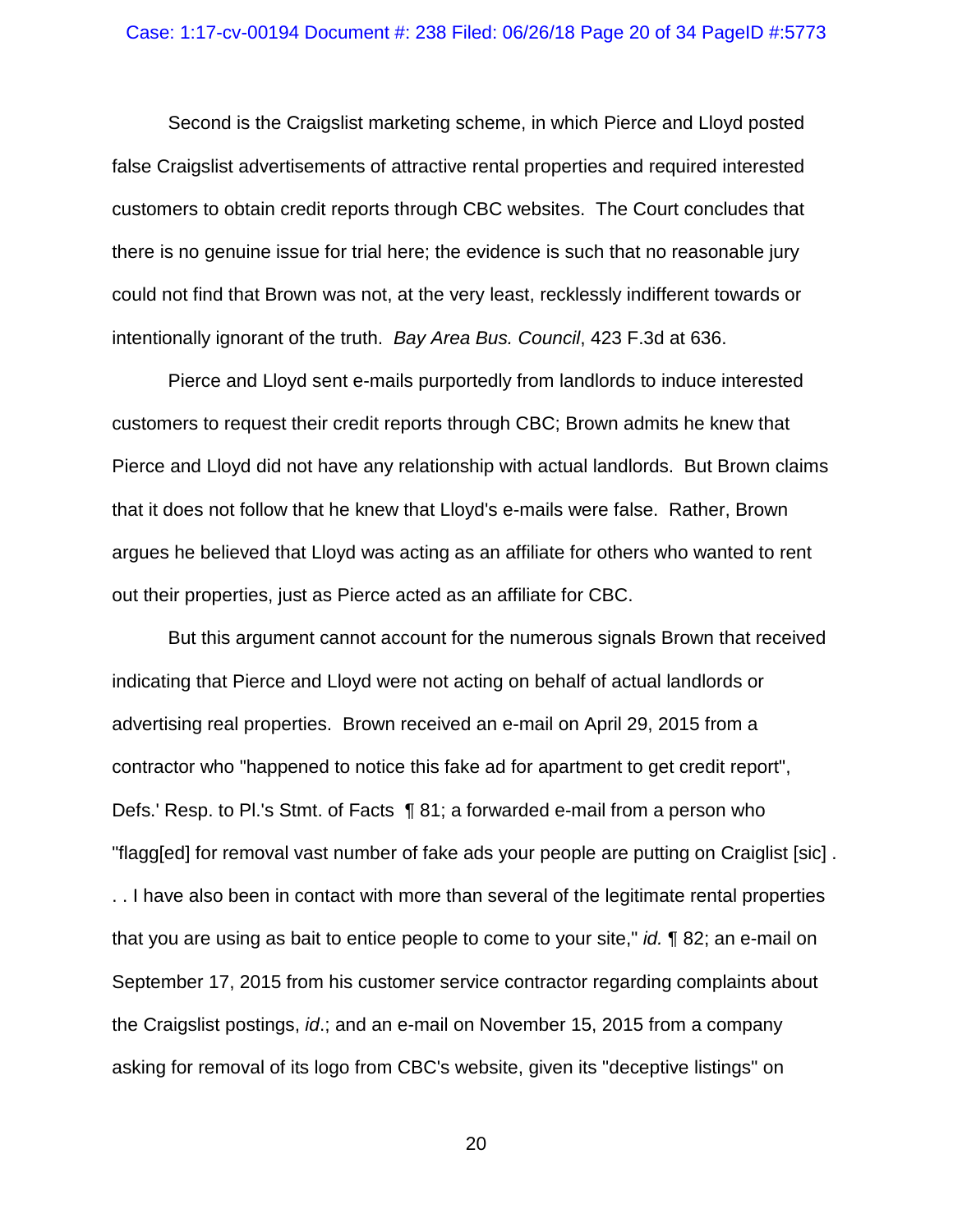Craigslist, *id.* ¶ 89.

Additionally, Brown was aware of the campaign's fraudulent character through the voluminous consumer complaints that CBC received via customer calls, *id.* ¶ 57; emails, *id.* ¶ 58; and credit card chargebacks. *Id.* ¶ 72 (noting that 72 percent of the 16,828 chargebacks were attributable to Pierce). Brown contends he was not told about these complaints, but the Court finds that argument particularly weak, as the evidence shows that Brown specifically requested his customer service contractor *not* to escalate real estate-related customer complaints to him. *Id.* ¶ 84. "To claim ignorance in the face of the consumer complaints . . . amounts to, at the least, reckless indifference to the corporations' deceptive practices." *Bay Area Bus. Council*, 423 F.3d at 239.

Still, Brown downplays the significance of all of this evidence through a variety of arguments: Pierce and Lloyd's e-mails were not obviously false, given their purported relationship with a real estate website known as RentFind; the e-mails Brown received from others about the Craigslist campaign were not adequately specific to notify him of fraud; the consumer complaints were not properly forwarded to him; and some of the consumer complaints appeared (to him) to be mere "friendly fraud." But, taken together, no reasonable jury could consider all of this evidence without finding that Brown, having received all these signals of fraud, was either recklessly indifferent toward or intentionally ignorant of Pierce and Lloyd's fraudulent practices.

Brown not only knew about the Craigslist scheme; he had the ability to control it. As the chief officer of CBC, Brown had "[a]uthority to control the company," given his "active involvement in business affairs." *Amy Travel Serv.*, 875 F.2d at 573. Brown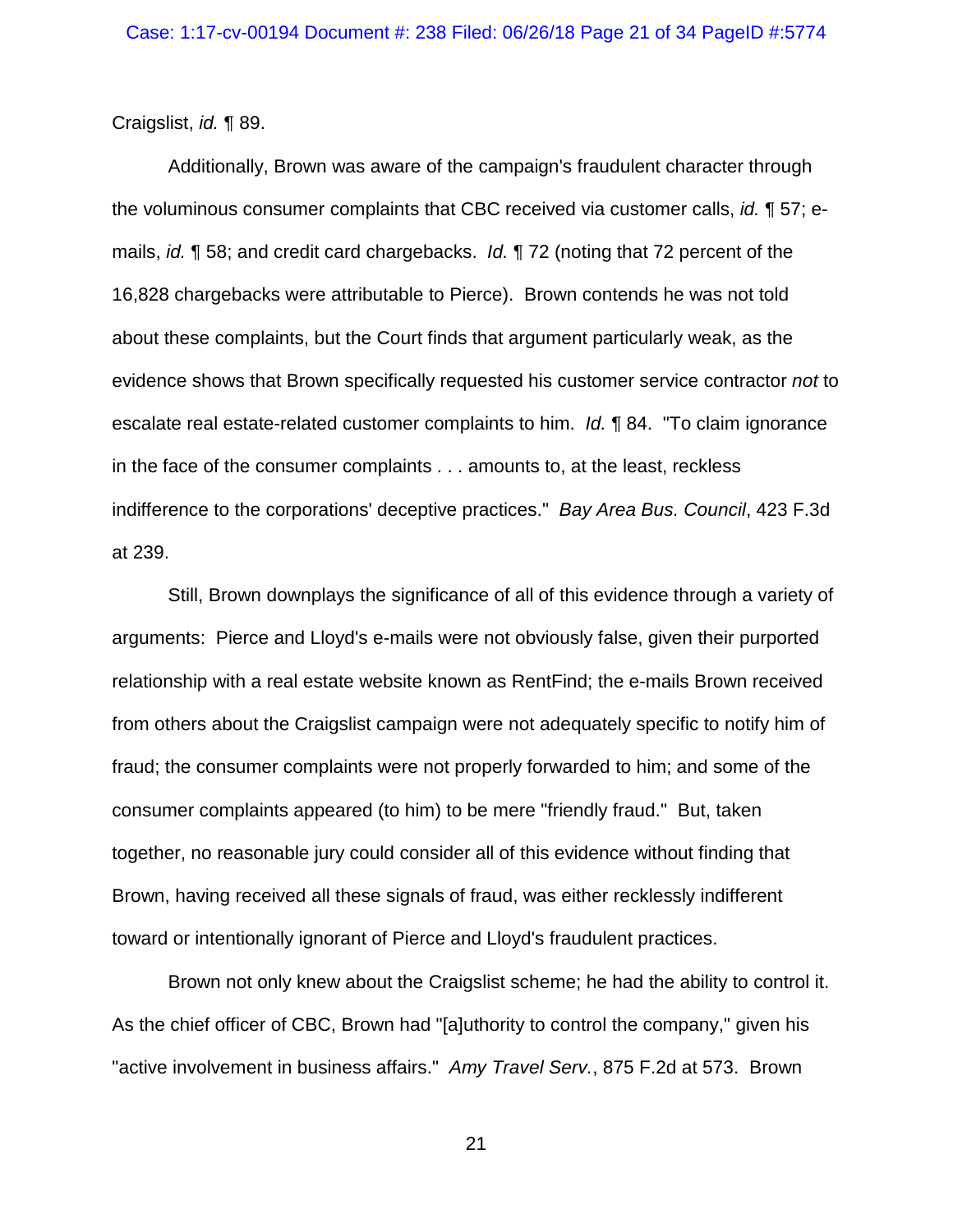### Case: 1:17-cv-00194 Document #: 238 Filed: 06/26/18 Page 22 of 34 PageID #:5775

may contend he could not control Pierce or Lloyd but, through the click of a button, Brown had the ability to stop receiving the customers that they referred. As Brown testified, "I'm able to tell Pierce and set limits on how much I want to accept. It's my business, my website." *Id.* ¶ 100. As in *Bay Area Business Council*, in which the Seventh Circuit held the defendant personally liable in part because he personally controlled who would conduct telemarketing, the Court holds Brown personally liable because he controlled whether Pierce and Lloyd could continue their conduct. *Bay Area Bus. Council*, 423 F.3d at 637. The Court concludes that the FTC is entitled to summary judgment on the question of Brown's personal liability.

### **III. Injunctive relief**

The FTC has requested equitable relief in the form of a permanent injunction against CBC and Brown and equitable monetary relief. The Court reviews each request in turn.

### **A. Permanent injunction**

Under 15 U.S.C. § 53(b), the FTC may seek a permanent injunction to restrict a defendant from future violations of the FTCA. To obtain a permanent injunction, "the moving party need only show that there is a reasonable likelihood of future violations in order to obtain relief." *SEC v. Holschuh*, 694 F.2d 130, 144 (7th Cir. 1982). This standard is distinct from the ordinary standard for injunctive relief. *CFTC v. Hunt*, 591 F.2d 1211, 1220 (7th Cir. 1979). In assessing whether there is a reasonable likelihood of future violations, the Court must consider (1) the gravity of the harm, (2) the extent of CBC and Brown's participation, (3) the nature of the infraction and the likelihood that they may become involved in similar conduct in the future; (4) any recognition of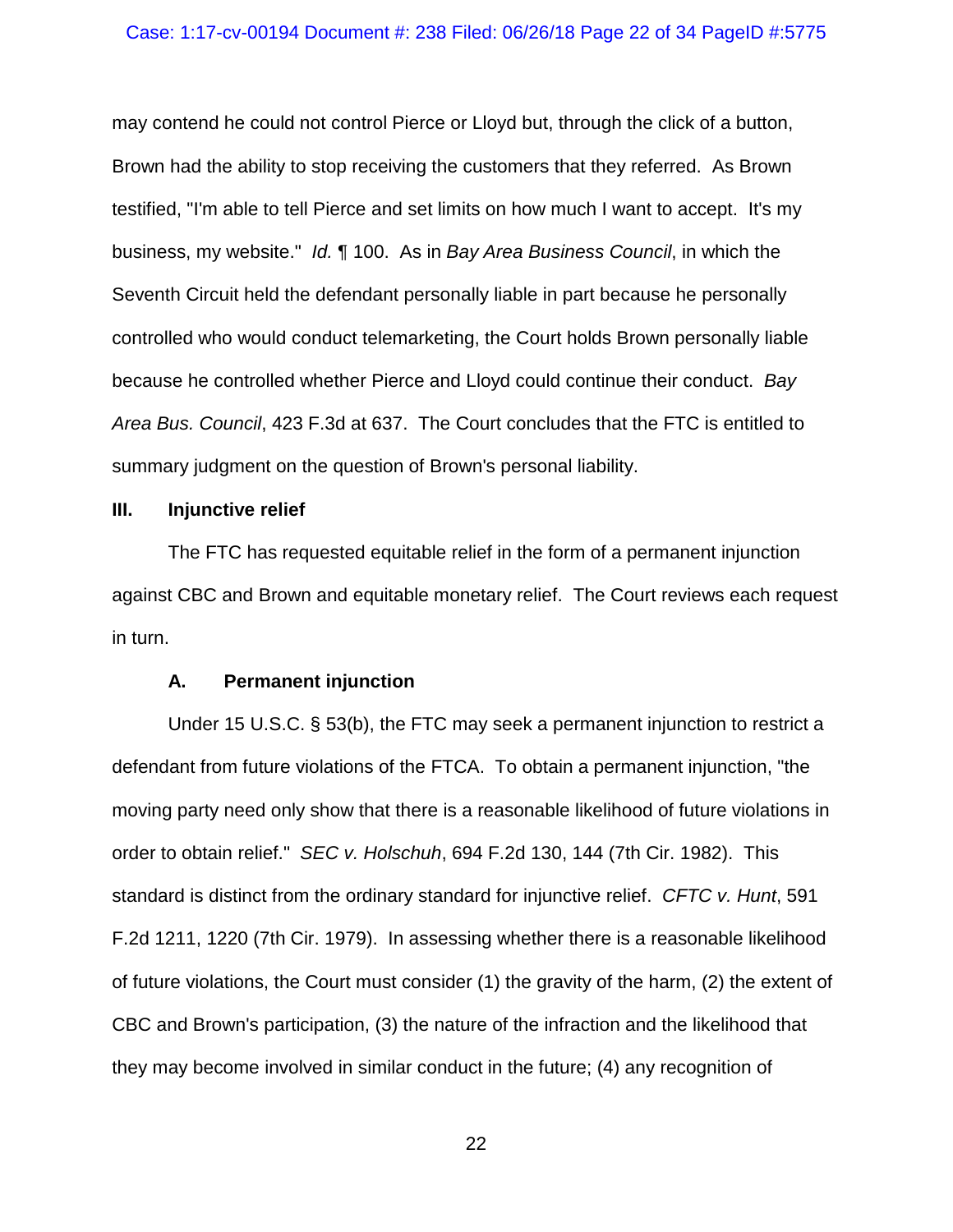#### Case: 1:17-cv-00194 Document #: 238 Filed: 06/26/18 Page 23 of 34 PageID #:5776

culpability; and (5) the sincerity of assurances against further violations. *Holschuh*, 694 F.2d at 144; *Hunt*, 591 F.2d at 1220.

The Court finds a reasonable likelihood of future violations. First, the gravity of the harm was significant, as CBC and Brown's deceptive practices caused customers to lose millions of dollars on an unwanted service and to needlessly expose their sensitive personal and financial information, including their credit card and Social Security numbers. Moreover, both CBC and Brown were deeply involved in these practices. Third, CBC and Brown's ongoing participation in the credit information industry increases the likelihood that similar conduct could occur again, as these schemes are easy to facilitate. The Court notes that, after the onset of this litigation, it held Brown in contempt for violating the preliminary injunction, which barred him from, among other things, operating a website with a negative option feature without first obtaining express informed consent, processing payments from CBC customers, or transacting any business as CBC. *See* D.E. 106. Though Brown argues that he was misadvised by attorneys when he engaged in this conduct, the Court only relies on this fact to show the ease with which parties can engage in this conduct, not to show Brown's scienter.

Finally, Brown's ongoing litigation of this claim in the face of significant contrary evidence—and the assertion that it is the *consumers* who engaged in misconduct through "friendly fraud"—undercuts any belated recognition of culpability or assurance that similar misconduct will not happen again. The Court concludes that a permanent injunction against CBC and Brown is proper.

Brown argues that the FTC's proposed injunction should be narrowed in two ways. First, he contends that the injunction should not apply to all of CBC's websites,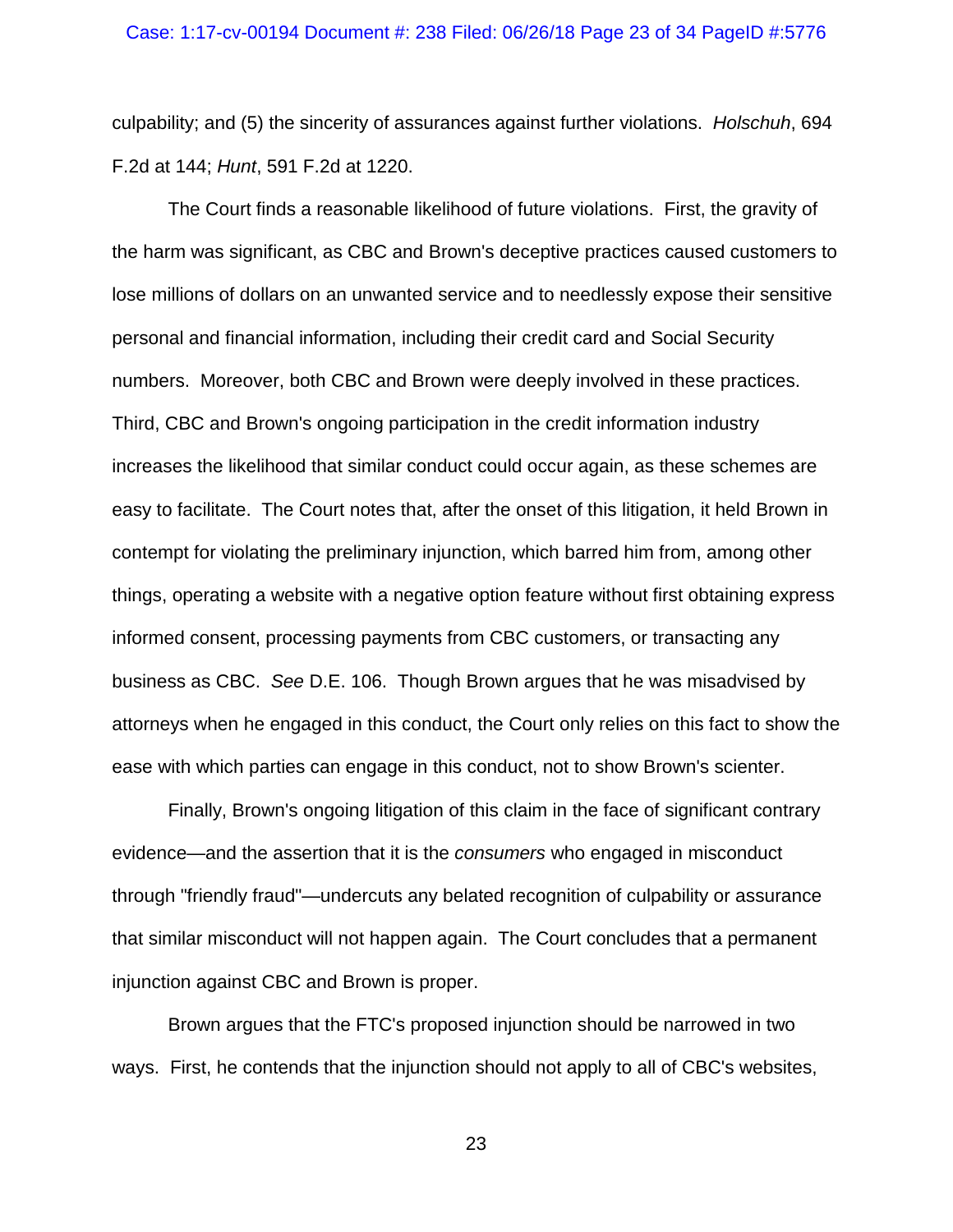### Case: 1:17-cv-00194 Document #: 238 Filed: 06/26/18 Page 24 of 34 PageID #:5777

just those created to receive traffic referred from Pierce and Lloyd. Brown also contends that he should not be enjoined, as he was fooled by Pierce and Lloyd into believing the properties existed, just like CBC's dissatisfied customers. The Court declines to narrow the injunction in either respect. First, the injunction should extend to all sites, as the Court has found a reasonable likelihood of future violations, and any site could be used to facilitate a similar scheme. Second, as already discussed, no reasonable jury could find that Brown did not know of, and have control over, Pierce's practices. Just because it was Pierce and Lloyd who directly facilitated the Craigslist marketing does not mean that Brown should escape an injunction. Brown has not presented a viable reason that he should not be subject to a permanent injunction.

### **B. Equitable monetary relief**

In addition to the permanent injunction, the FTC seeks relief from CBC and Brown in the amount of consumer losses. "The district court's power to grant a permanent injunction also includes the power to grant other ancillary relief," which "includes the power to order repayment of money for consumer redress as restitution or [rescission]." *FTC v. Febre*, 128 F.3d 530, 534 (7th Cir. 1997) (citing *Amy Travel Serv.*, 875 F.2d at 571). In line with substantial precedent, the Court concurs with the FTC and orders equitable relief in the amount of consumer losses. *See, e.g., FTC v. Trudeau*, 579 F.3d 754, 771 (7th Cir. 2009) ("Consumer loss is a common measure for civil sanctions in contempt proceedings and direct FTC action"); *Febre*, 128 F.3d at 536 ("A major purpose of the Federal Trade Commission Act is to protect consumers from economic injuries. Courts have regularly awarded, as equitable ancillary relief, the full amount lost by consumers.") (citation omitted); *Amy Travel Serv.*, 875 F.2d at 571-72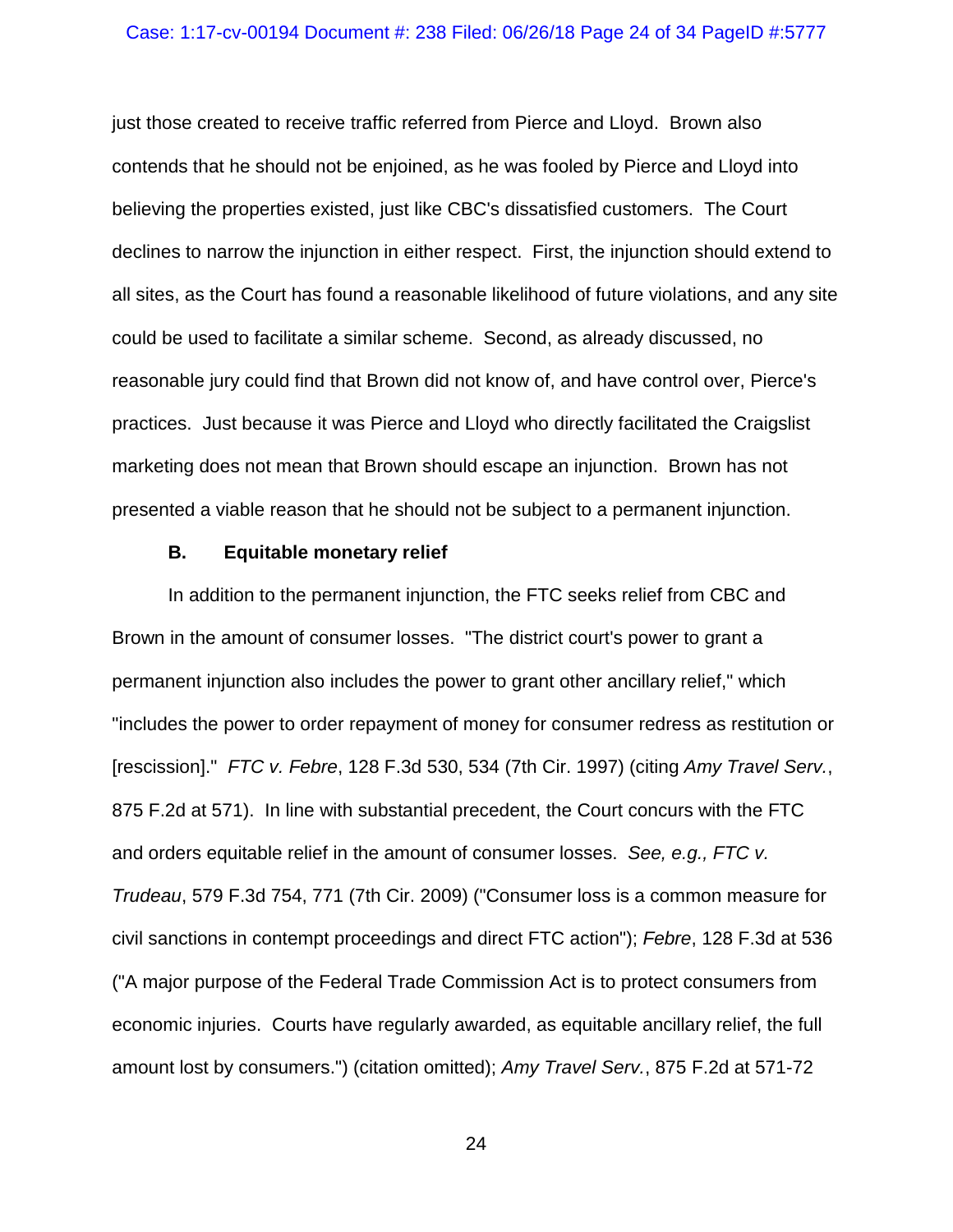(same).

CBC and Brown introduce an array of arguments against the FTC's position, which the Court groups into four contentions: the Court lacks the authority to order restitution; the FTC cannot trace the funds, which it must do to obtain restitution; the FTC's proposed relief would violate the Eighth Amendment's prohibition on excessive fines and fees; and the FTC has overstated the amount of losses.

First, CBC and Brown contend that the FTC has requested restitution, but the Court lacks authority under section 13(b) of the FTCA, 15 U.S.C. § 53(b), to provide this relief. Section 13(b) only authorizes the Court to "enjoin any such act or practice" that violates the FTCA. CBC and Brown contend that this provision does not expressly encompass restitution and that the Supreme Court case law that authorized a broad interpretation of this language has been undercut. CBC and Brown concede that the Court "has previously ruled on and generally denied" this contention, but they contend that, had the Court fully considered the legislative history or the text of section 13(b), it would have found in favor of this argument. Defs.' Resp. to Pl.'s Mot. for Summ. J. at 23. The Court disagrees. CBC and Brown still rely upon what this Court already described as a "considerable overstatement" of *Kokesh v. SEC*, 137 S. Ct. 1635 (2017). *See* D.E. 183 at 2 (Order on Defs.' Mot. to Modify Prelim. Inj.). The plain language and legislative history arguments do not change the Court's view on this point, especially in light of the Seventh Circuit authority that continues to control the disposition of this issue before this Court. *See, e.g., Trudeau*, 579 F.3d at 772; *Febre*, 128 F.3d at 534; *Amy Travel Serv., Inc.*, 875 F.2d 571-72.

Next, CBC and Brown contend that the FTC's request for "equitable monetary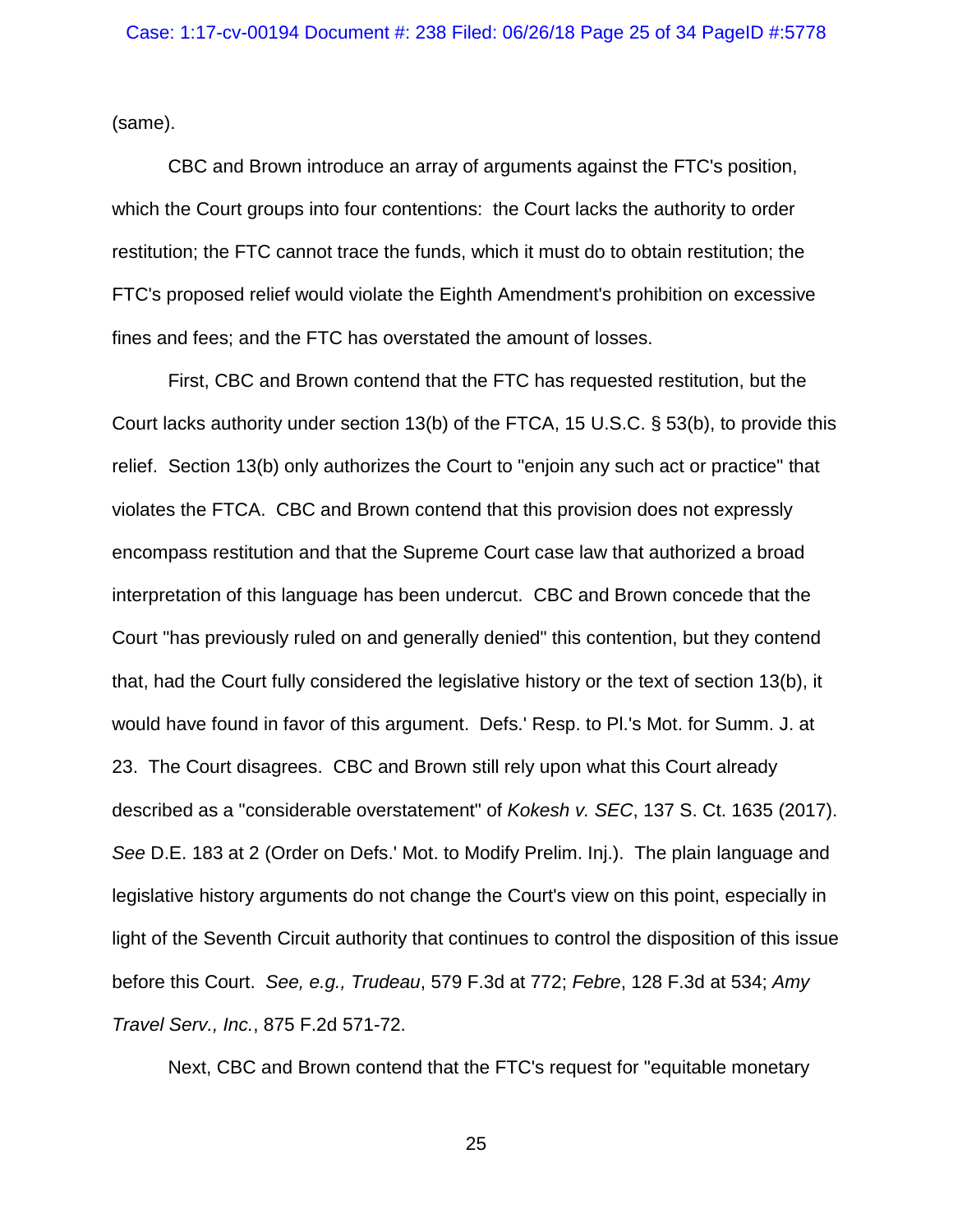#### Case: 1:17-cv-00194 Document #: 238 Filed: 06/26/18 Page 26 of 34 PageID #:5779

relief" is a request for restitution. But, CBC and Brown contend, restitution is unavailing, as the FTC must be able to trace the funds it identifies for restitution, and here the funds have been commingled. CBC and Brown urge the Court to consider several cases in which courts declined to order restitution because the funds requested were not traceable. *See, e.g., Montanile v. Bd. of Trustees of Nat. Elevator Indus. Health Benefit Plan*, 136 S. Ct. 651, 658, 662 (2016) (remanding restitution order in ERISA litigation to determine whether funds were dissipated); *Alexander v. Bosch Auto. Sys., Inc.*, 232 F. App'x 491, 501 (6th Cir. 2007) ("Plaintiffs seeking equitable restitution have the burden of establishing that the funds they seek are traceable and readily identifiable.").

But CBC and Brown elide a significant distinction between the cases cited and the present case. When restitution is ordered as an equitable remedy, it is "directed against some specific thing; they give or enforce a right to or over some specific thing." *Montanile*, 136 S. Ct. at 658-59. CBC and Brown rely primarily on ERISA cases in which plaintiffs seek to reclaim benefits from a defunct employer. ERISA is distinguishable from the FTCA in a significant way: ERISA only authorizes equitable restitution, not legal restitution. The FTCA authorizes legal restitution, which does not impose the same tracing requirements. *FTC v. Commerce Planet, Inc.*, 815 F.3d 593, 601 (9th Cir. 2016) ("the tracing requirements for 'equitable' restitution do not apply in § 13(b) actions"); *FTC v. Bronson Partners, LLC*, 654 F.3d 359, 373-74 (2d Cir. 2011) (in ordering monetary relief under the FTCA, a district court need not "apply equitable tracing rules to identify specific funds in the defendant's possession that are subject to return"). CBC and Brown contend that these cases are not convincing, as they have been undercut by *Kokesh*. But, as the Court has already noted, it has rejected this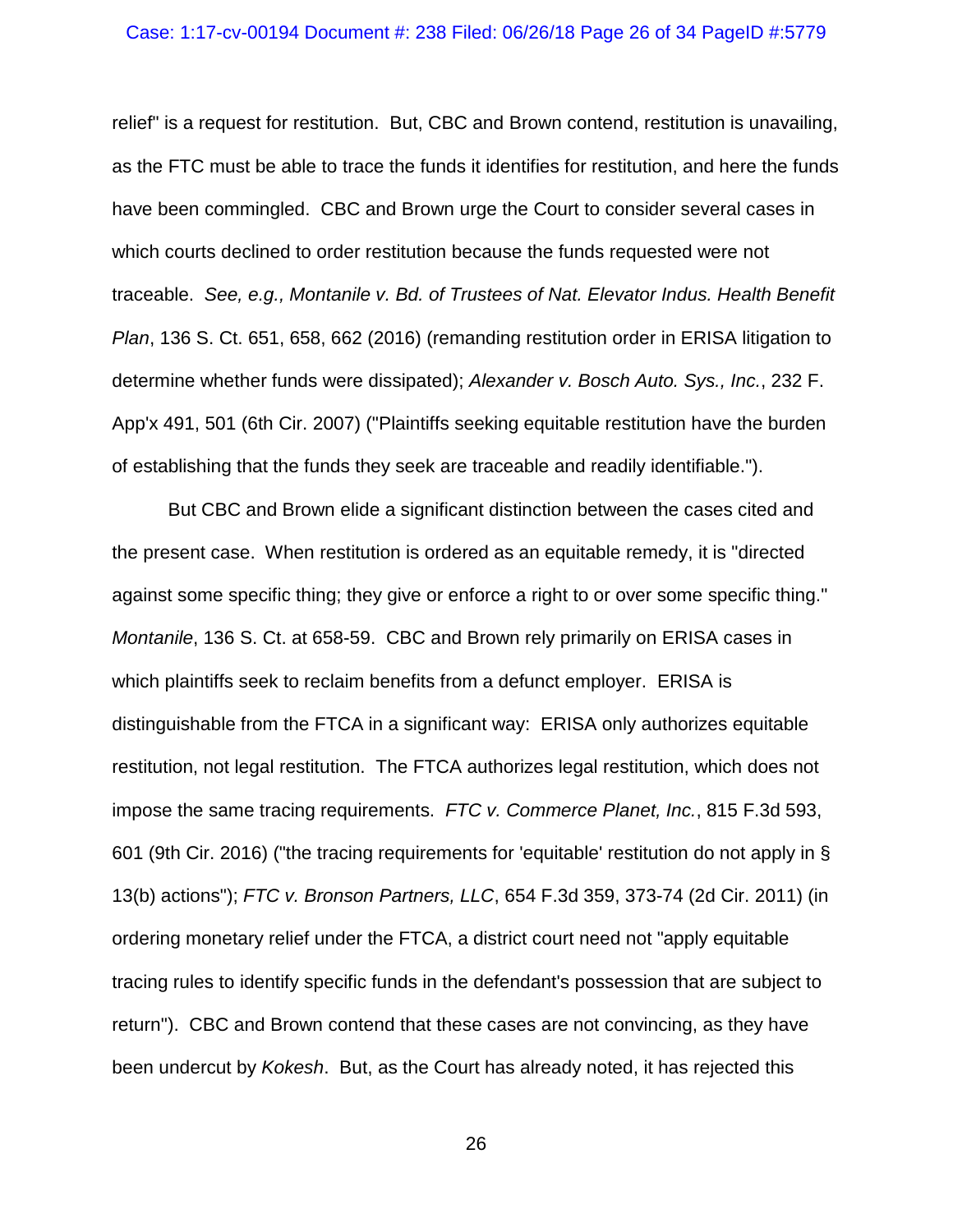#### Case: 1:17-cv-00194 Document #: 238 Filed: 06/26/18 Page 27 of 34 PageID #:5780

reading of *Kokesh*; the Court need not interrogate it in greater depth. The Court concludes that, even if the funds at issue were commingled with other CBC funds, the FTC is not barred from obtaining restitution.

Third, Brown contends that the permanent injunction and the proposed restitution would violate his Eighth Amendment rights. But the order of restitution is not a "fine," nor would it be "grossly disproportional," as Brown must show to establish an Eighth Amendment violation. *See United States v. Bajakajian*, 524 U.S. 321, 339-40 (1998). Brown cites to *SEC v. Metter*, 706 F. App'x 699 (2d Cir. 2017), but the case is not helpful to his position, as the Second Circuit concluded there was no Eighth Amendment violation in an order that "almost precisely equaled the gains from the illicit conduct." *Id.* at 704. Here, the FTC's proposed order is also "directly keyed" to Brown's misconduct. *Id.* The Court overrules Brown's Eighth Amendment argument.

Finally, CBC and Brown challenge how the FTC calculated the amount of losses. The FTC began its calculation with the amount of revenue obtained through traffic that Pierce directed to CBC: \$6,832,435.81. The FTC subtracted the amount of refunds CBC paid to customers (\$414,860.77), chargebacks that customers successfully obtained (\$394,903.68), and the amount already paid by Pierce and Lloyd in settlement of their claims (\$762,000), for a net of \$5,260,671.36. CBC and Brown present several arguments against this amount.

First, they contend that the revenues must be limited to the period beginning after CBC created websites to which Pierce could direct his traffic. The Court disagrees: the amount of liability is based on the duration of the campaign of misrepresentation conducted through the Craigslist marketing scheme, not the existence of certain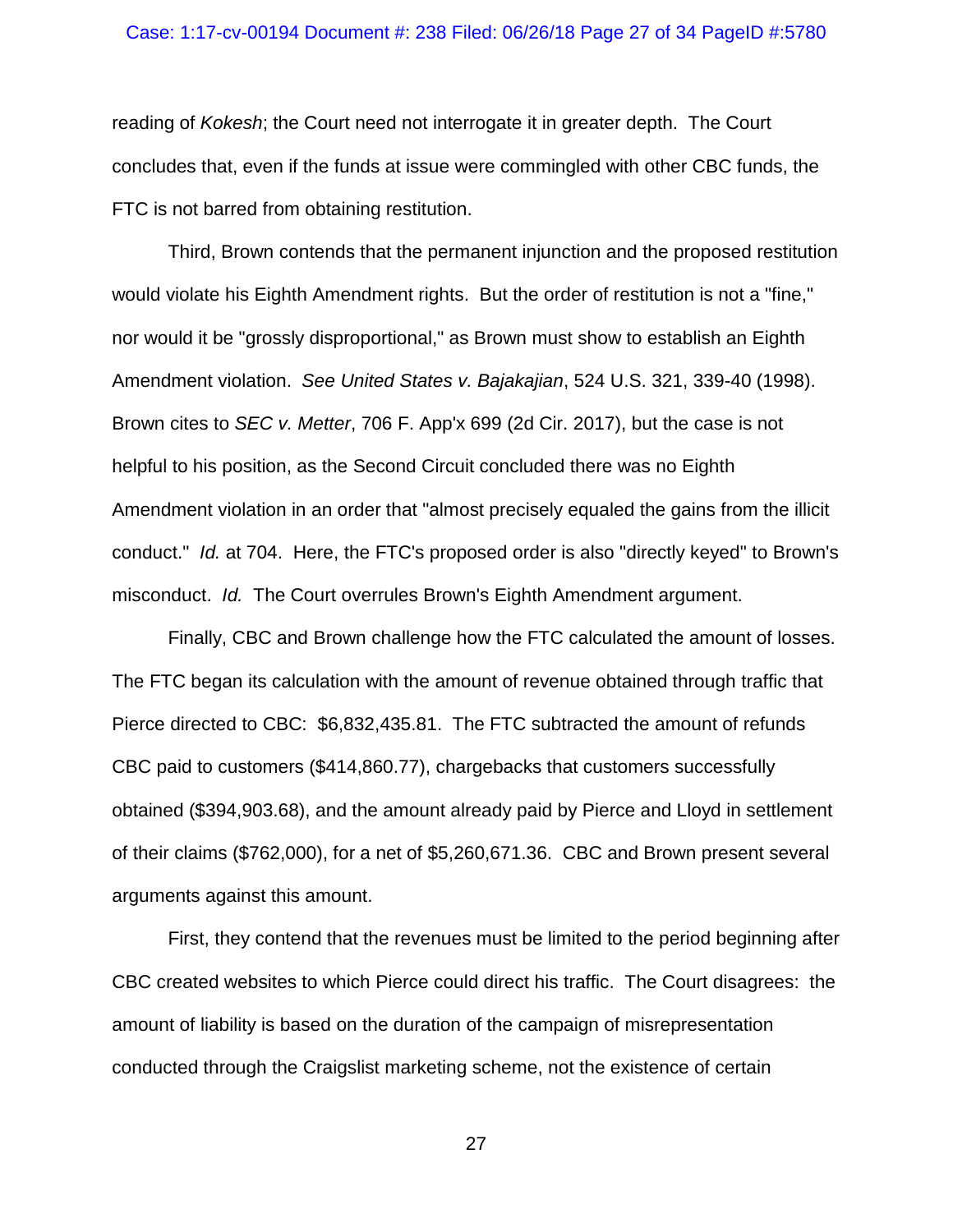### Case: 1:17-cv-00194 Document #: 238 Filed: 06/26/18 Page 28 of 34 PageID #:5781

websites. The date on which certain websites became active is irrelevant to the calculation.[5](#page-27-0)

Next, CBC and Brown contend that the amount of restitution should be limited to the customers referred by Pierce. The description of how the FTC calculated losses refutes this argument; the losses are already based on revenue obtained through traffic that Pierce referred.

Third, they contend that the FTC should deduct the revenue obtained from customers who contacted CBC's customer service but then chose not to cancel their credit membership. The FTC argues that a setoff would be inappropriate, as CBC lied to customers about its involvement in the Craigslist marketing scheme. *See, e.g.,* Defs.' Resp. to Pl.'s Stmt. of Facts ¶ 60 (recording of a CBC customer service employee telling a customer, "We don't . . . do any Craigslist posts. . . . [W]e're not affiliated with any third party companies posting any rental ads or anything like that."). The Court concurs: CBC and Brown are not entitled to keep the revenue obtained from customers who were retained through additional misrepresentations.

Fourth, CBC and Brown contend that the losses should be limited to the period during which Brown had actual notice of the purported scheme. They contend that Brown did know of the fraudulent marketing until he saw complaints from the Better Business Bureau on June 30, 2016. CBC and Brown's argument is unpersuasive. First, they do not point to any authorities supporting the premise that liability can only attach to particular losses of which the defendant was specifically aware; the Seventh

<span id="page-27-0"></span> <sup>5</sup> Defendants arguably raise an additional point in their reply brief asking the Court to dismiss any claims relating to CBC's "pre-existing" websites. Defs.' Am. Reply in Supp. of Defs.' Mot. for Summ. J. at 8. This argument is underdeveloped and, to the extent it is a new point, defendants forfeited it by failing to raise it in the initial brief.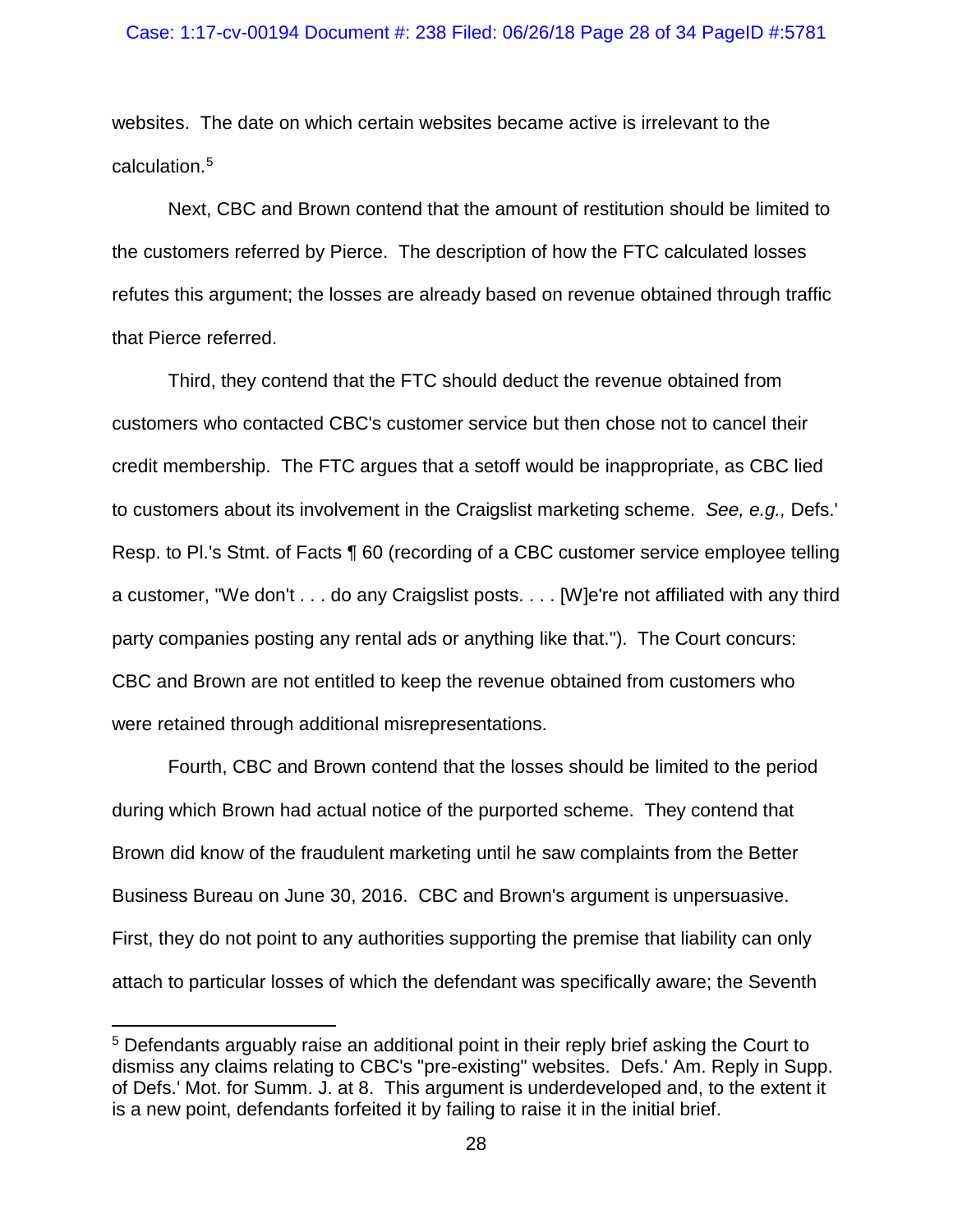### Case: 1:17-cv-00194 Document #: 238 Filed: 06/26/18 Page 29 of 34 PageID #:5782

Circuit only requires that a defendant be "adequately alerted . . . to the corporation's deceptive trade practices." *Bay Area Bus. Council*, 423 F.3d at 637. But no reasonable jury could conclude that Brown only learned of Pierce's campaign on June 30, 2016. As the record makes clear, Brown was e-mailed in April 2015—just months after the campaign began—by a contractor with concerns about the campaign. As already discussed, this e-mail was joined by numerous other signs of misconduct, all of which occurred well before June 30, 2016. The Court declines to reduce the loss figure on this ground.

CBC and Brown also ask the Court to set off business expenses and the loss of CBC revenues. But restitution seeks to protect consumers from "economic injuries" by recovering the full amount of consumer loss. *Febre*, 128 F.3d at 536. The Court does not think it appropriate to reduce consumer recovery in order to compensate the defendants for the costs of administering a service that relied upon misrepresentations to consumers.

## **Conclusion**

For the foregoing reasons, the Court grants the FTC's motion for entry of summary judgment against Credit Bureau Service, LLC and Michael Brown [dkt. no. 192]. The Court will separately enter the FTC's proposed final judgment and order. The status hearing set for June 29, 2018, the final pretrial conference set for July 12, 2018, and the trial set for July 16, 2018 are vacated.

anney emis

MATTHEW F. KENNELLY United States District Judge

Date: June 26, 2018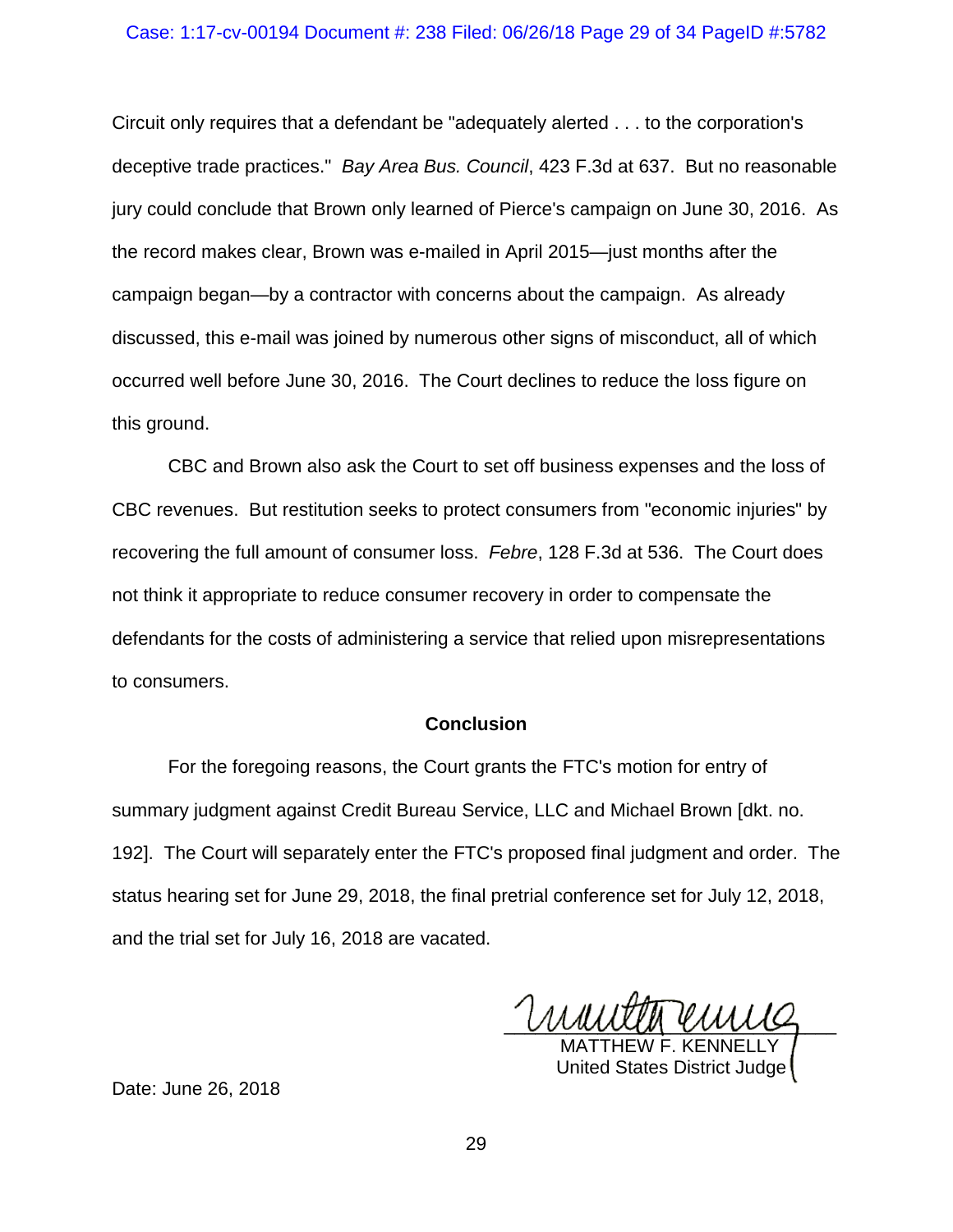# **Appendix I**

Hello,

Thank you for wanting more information on our rental. You were the second to e-mail from our advert. The first person I showed did not need to move due to school. We just finished all new renovations and are now prepared to lease with flexible terms. We are flexible on the move in date and lease duration.

I know that you need the exact address of the property but we do want not to disclose the address before you're qualified. We have had a string of break-ins, squatters and thefts at our other properties. We want to avoid that with this rental because of the renovations that have cost lots of money. You are going to be the first to move in with the renovations.

We have plenty of garage parking and utilities are factored into the rent price. The appliances in the kitchen and laundry room are yours to keep. You have the option to customize your paint color and flooring prior to your arrival.

If you would like to set up an appointment, go to the link below and request a copy of your report. We use this site since it's trusted, quick and haven't had any problems printing out the report. All you need to do is fill out the form and you get your report We are not concerned with any negatives, it's more of a formality for us. Simply get your report by CLICKING HERE

Do not send me the report over email, bring it to the tour. We want to rent fast. We are waiving the security deposit and giving half the first months rent.

Let me know when you have an updated version of your report. Then I'll schedule you for a showing.

Thanks again, Joyce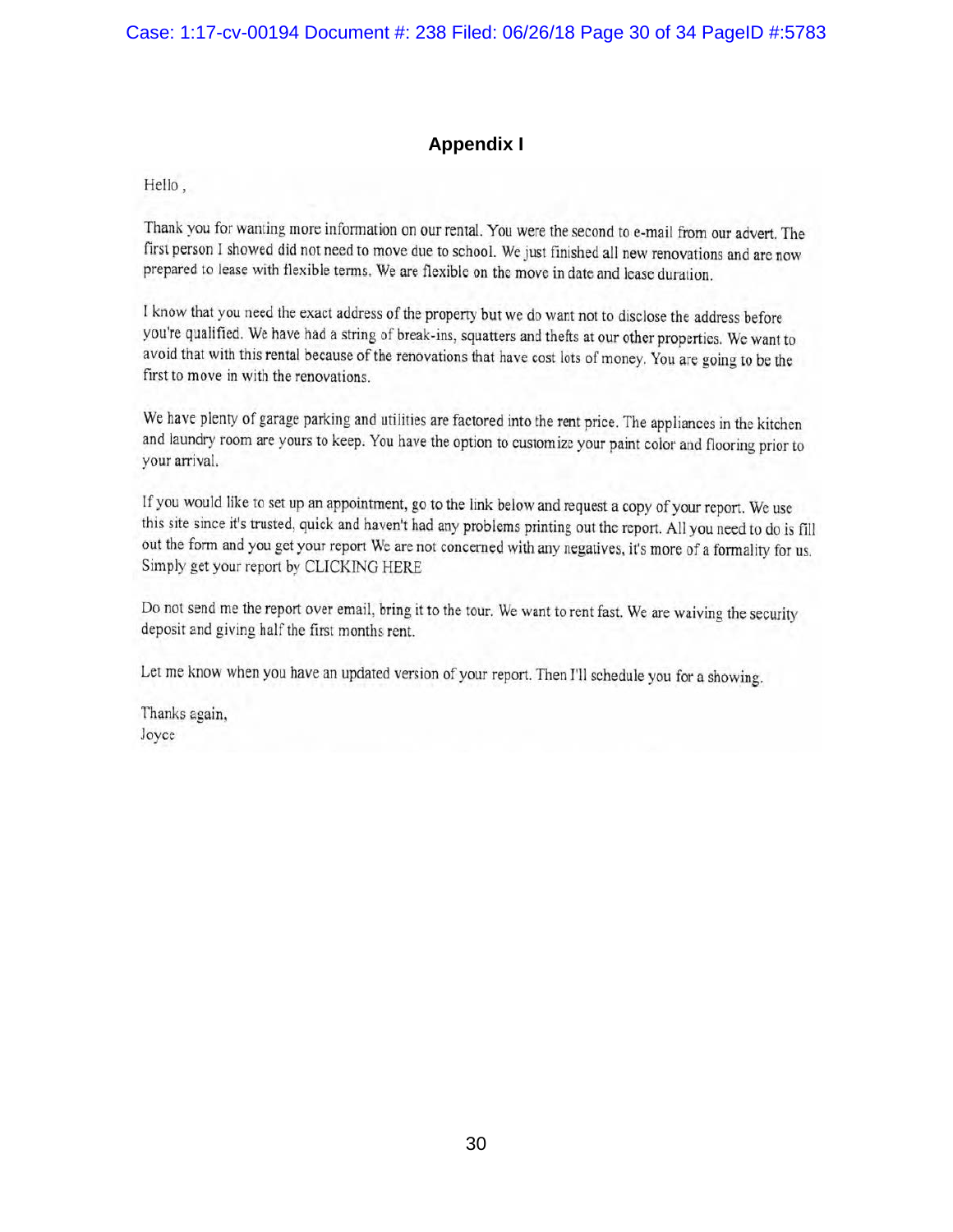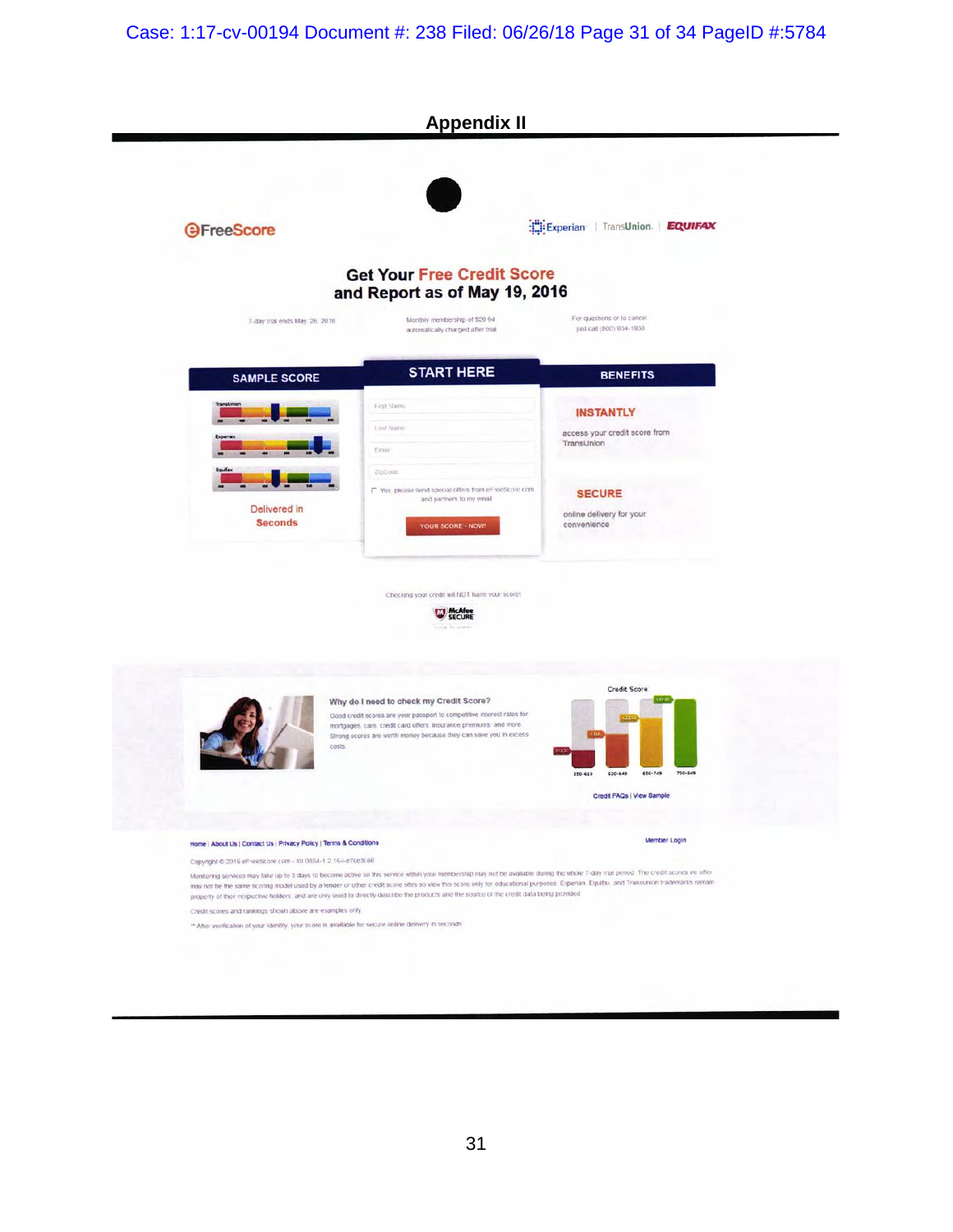## Case: 1:17-cv-00194 Document #: 238 Filed: 06/26/18 Page 32 of 34 PageID #:5785

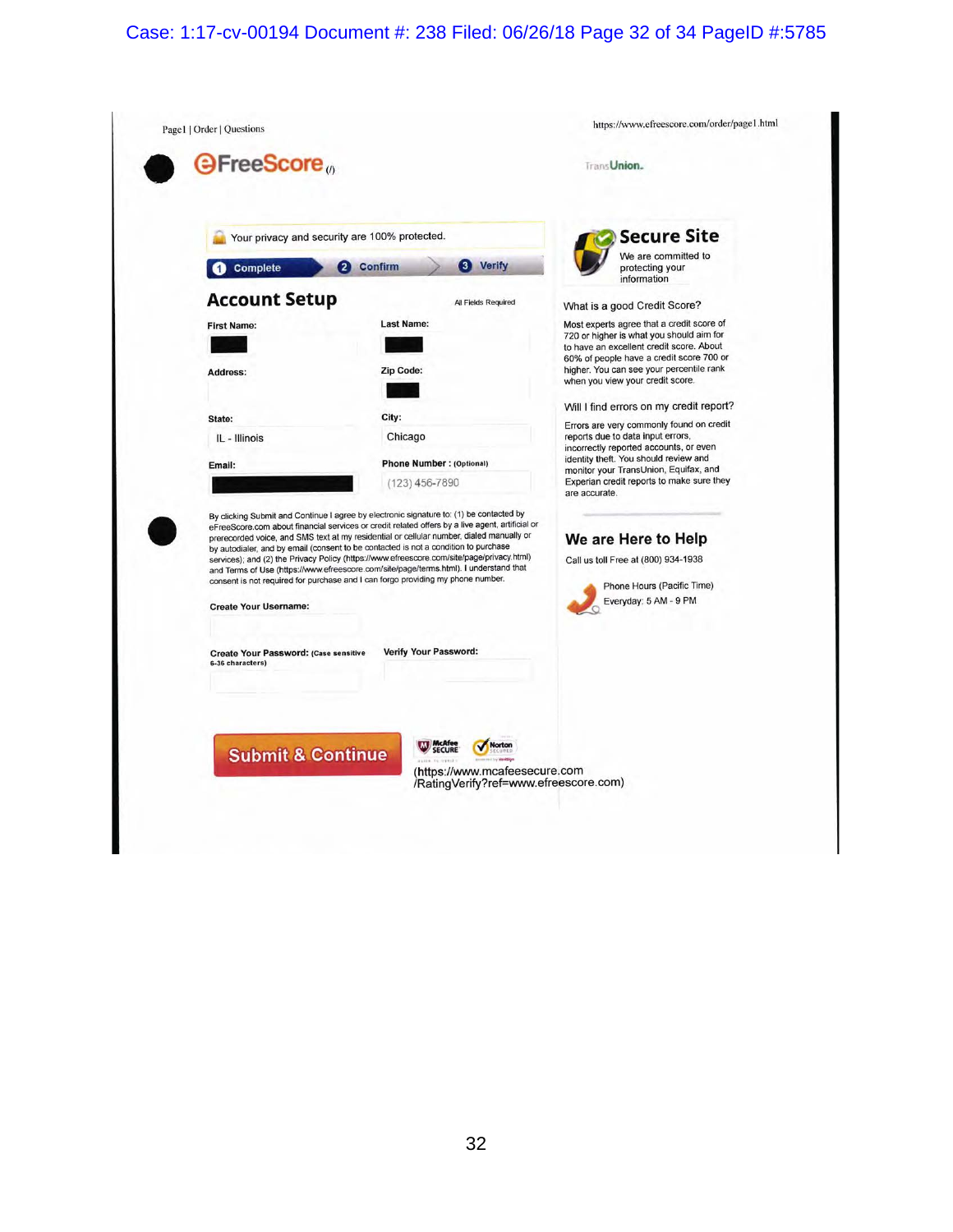Case: 1:17-cv-00194 Document #: 238 Filed: 06/26/18 Page 33 of 34 PageID #:5786